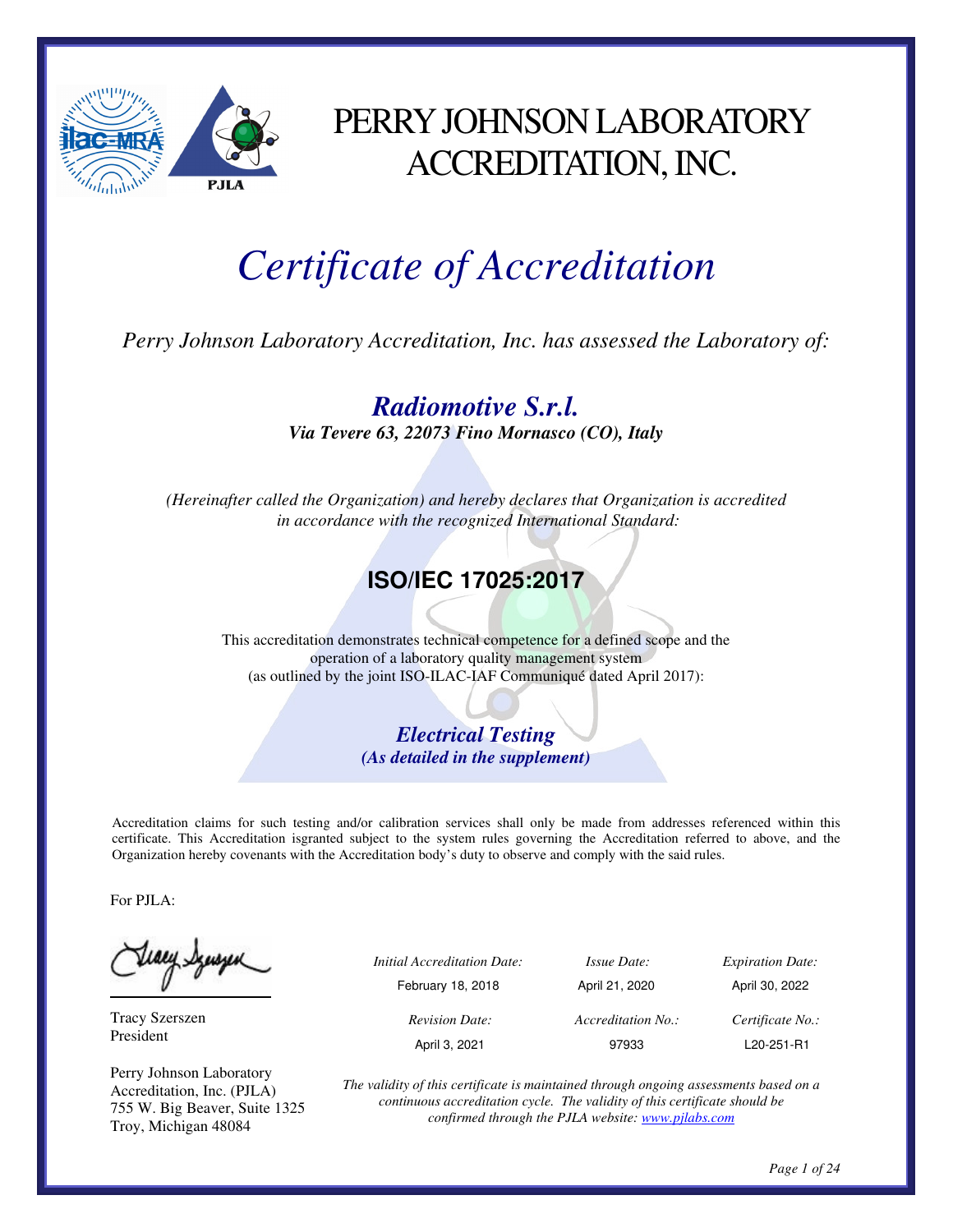



#### **Radiomotive S.r.l.**

Via Tevere 63, 22073 Fino Mornasco (CO), Italy Contact Name: Vincenzo La Fragola Phone: +366 1533470

*Accreditation is granted to the facility to perform the following testing:* 

| <b>FIELD</b>               | <b>ITEMS, MATERIALS OR</b>        | <b>SPECIFIC TESTS OR</b> | SPECIFICATION,                      | <b>RANGE (WHERE</b>     |
|----------------------------|-----------------------------------|--------------------------|-------------------------------------|-------------------------|
| <b>OF TEST</b>             | PRODUCTS TESTED                   | <b>PROPERTIES</b>        | <b>STANDARD METHOD OR</b>           | <b>APPROPRIATE) AND</b> |
|                            |                                   | <b>MEASURED</b>          | <b>TECHNIQUE USED</b>               | DETECTION LIMIT         |
| Electromagnetic            | <b>Computers and Peripherals</b>  | EMC / EMC tests:         | EN 55016-1-2<br><b>CISPR 16-1-2</b> | 9 kHz to 30 MHz         |
| Compatibility <sup>F</sup> | Domestic Appliances:              | Radio interference       | EN 55011                            |                         |
|                            | Electrical                        | emission /               | CISPR 11                            |                         |
|                            | Electrical/Electronic             | Conducted                | EN 55014-1                          |                         |
|                            | Products and Control              | emissions;               | <b>CISPR 14-1</b>                   |                         |
|                            | <b>Electro-Mechanical Devices</b> | <b>LISN</b> Method and   | EN 55015                            |                         |
|                            | IT Equipment                      | Annex B                  | CISPR 15                            |                         |
|                            | <b>Measuring Equipment</b>        | method in place of       | EN 55022                            |                         |
|                            | Medical ELECTRICAL                | radiated                 | CISPR 22                            |                         |
|                            | Equipment                         | emissions                | EN 55032                            |                         |
|                            | Office Equipment: Electrical      |                          | CISPR 32                            |                         |
|                            | Radio and TV Equipment            |                          | EN 61000-6-3                        |                         |
|                            | Security Equipment                |                          | IEC 61000-6-3                       |                         |
|                            | Telecommunications                |                          | EN 61000-6-4                        |                         |
|                            | Equipment                         |                          | IEC 61000-6-4                       |                         |
|                            | Luminaires                        |                          | EN 61326-1                          |                         |
|                            | Professional equipment:           |                          | EN 61326-2-2                        |                         |
|                            | Electric/electronic Apparatus     |                          | EN 61326-2-3                        |                         |
|                            | for railway applications          |                          | EN 61326-2-6                        |                         |
|                            | Components of fire, intruder,     |                          | EN 60601-1-2                        |                         |
|                            | hold up, CCTV, access             |                          | IEC 60601-1-2                       |                         |
|                            | control and social alarm          |                          | EN 50121-3-2                        |                         |
|                            | systems                           |                          | EN 50121-4                          |                         |
|                            | Maritime Navigation and           |                          | EN 60730-1, §23 (EMC-               |                         |
|                            | Radio Communication               |                          | Emission)                           |                         |
|                            | Equipment,                        |                          | IEC 60730-1, §23 (EMC-              |                         |
|                            | Radio equipment                   |                          | Emission)                           |                         |
|                            | Lifts,                            |                          | EN 12015                            |                         |
|                            | escalators and moving walks       |                          | EN 60945                            |                         |
|                            |                                   |                          | IEC 60945                           |                         |
|                            |                                   |                          | EN 16361                            |                         |
|                            |                                   |                          | EN 50428                            |                         |
|                            |                                   |                          | EN 50491-5-1                        |                         |
|                            |                                   |                          | EN 50491-5-2                        |                         |
|                            |                                   |                          | EN 50491-5-3                        |                         |
|                            |                                   |                          | EN 61204-3                          |                         |
|                            |                                   |                          | EN 62040-2                          |                         |
|                            |                                   |                          | EN 63044-5-1                        |                         |
|                            |                                   |                          | EN 63044-5-2                        |                         |
|                            |                                   |                          | EN 63044-5-3                        |                         |
|                            |                                   |                          | ETSI EN 301489-1                    |                         |
|                            |                                   |                          | ETSI EN 301489-3                    |                         |
|                            |                                   |                          | ETSI EN 301489-4                    |                         |
|                            |                                   |                          | ETSI EN 301489-9                    |                         |
|                            |                                   |                          | ETSI EN 301489-17                   |                         |
|                            |                                   |                          | ETSI EN 301489-19                   |                         |
|                            |                                   |                          | ETSI EN 301489-50                   |                         |
|                            |                                   |                          |                                     |                         |

*Issue: 04/2020 This supplement is in conjunction with certificate #L20-251-R1 Page 2 of 24*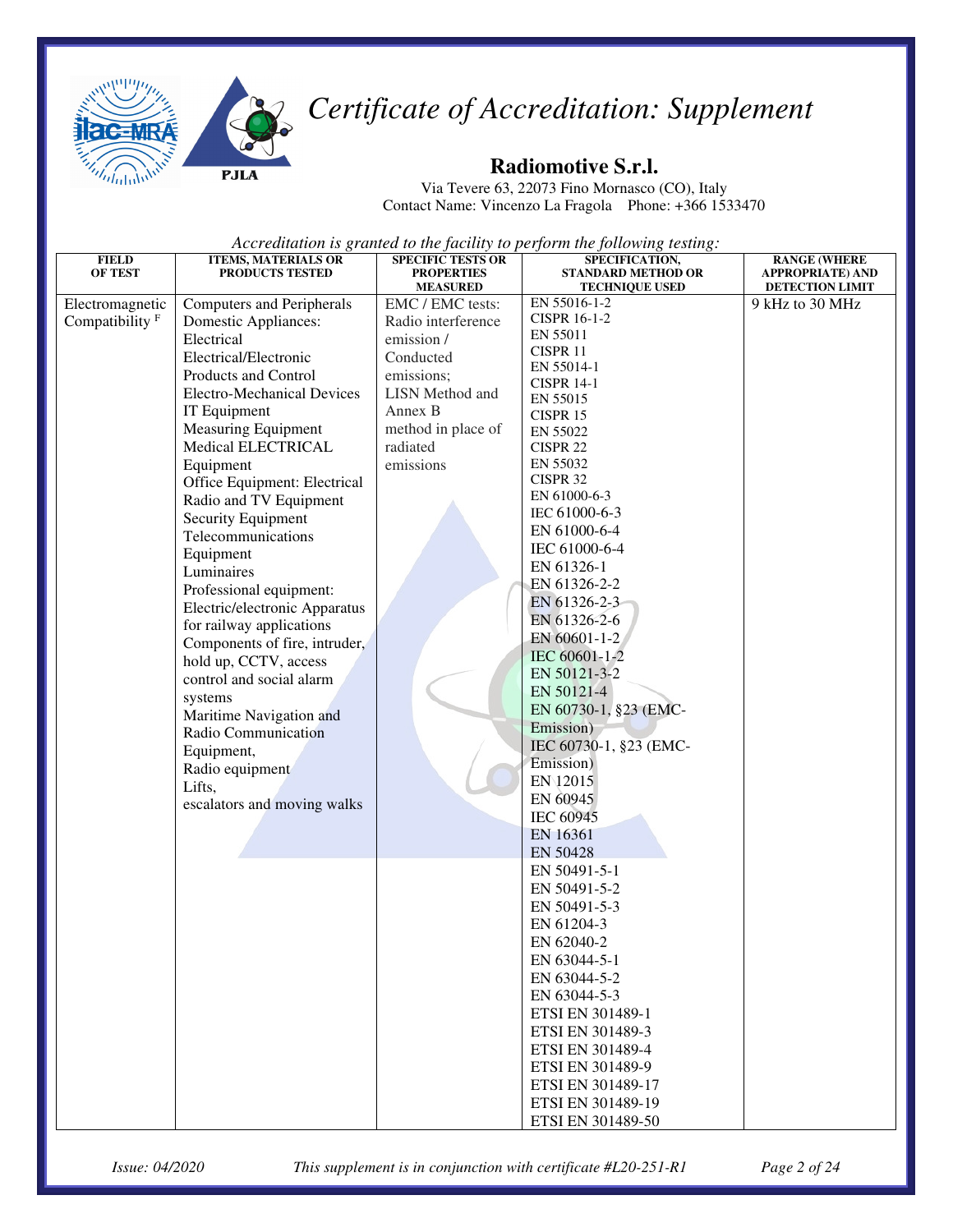



#### **Radiomotive S.r.l.**

Via Tevere 63, 22073 Fino Mornasco (CO), Italy Contact Name: Vincenzo La Fragola Phone: +366 1533470

| <b>FIELD</b><br><b>OF TEST</b> | <b>ITEMS, MATERIALS OR</b><br><b>PRODUCTS TESTED</b> | <b>SPECIFIC TESTS OR</b><br><b>PROPERTIES</b> | SPECIFICATION,<br><b>STANDARD METHOD OR</b> | <b>RANGE (WHERE</b><br><b>APPROPRIATE) AND</b> |
|--------------------------------|------------------------------------------------------|-----------------------------------------------|---------------------------------------------|------------------------------------------------|
|                                |                                                      | <b>MEASURED</b>                               | <b>TECHNIQUE USED</b>                       | <b>DETECTION LIMIT</b>                         |
| Electromagnetic                | <b>Computers and Peripherals</b>                     | EMC / EMC tests:                              | ETSI EN 301489-52                           | 9 kHz to 30 MHz                                |
| Compatibility <sup>F</sup>     | Domestic Appliances:                                 | Radio interference                            | ETSI EN 301489-53                           |                                                |
|                                | Electrical                                           | emission /                                    | ESTI EN 301489-33                           |                                                |
|                                | Electrical/Electronic                                | Conducted                                     | ETSI EN 303 446-1                           |                                                |
|                                | Products and Control                                 | emissions;                                    | ETSI EN 303 446-2                           |                                                |
|                                | <b>Electro-Mechanical Devices</b>                    | <b>LISN</b> Method and                        | <b>ETSI EN 300 386</b>                      |                                                |
|                                | IT Equipment                                         | Annex B                                       | FCC CFR 47 Part 18                          |                                                |
|                                | <b>Measuring Equipment</b>                           | method in place of                            | FCC MP-5                                    |                                                |
|                                | Medical ELECTRICAL                                   | radiated                                      | FCC CFR 47 Part 15 Subpart B                |                                                |
|                                | Equipment                                            | emissions                                     | FCC CFR 47 Part 15 Subpart C                |                                                |
|                                | Office Equipment: Electrical                         |                                               | ANSI C63.4                                  |                                                |
|                                | Radio and TV Equipment                               | EMC / EMC tests:                              | EN 61000-3-2                                | 50 Hz to 2 000 Hz                              |
|                                | Security Equipment                                   | Emission of                                   | IEC 61000-3-2                               |                                                |
|                                | Telecommunications                                   | harmonic currents                             | EN 61000-3-12                               |                                                |
|                                | Equipment                                            | <b>Mains Harmonic</b>                         | IEC 61000-3-12                              |                                                |
|                                | Luminaires                                           | emissions                                     |                                             |                                                |
|                                | Professional equipment:                              |                                               |                                             |                                                |
|                                | Electric/electronic Apparatus                        |                                               |                                             |                                                |
|                                | for railway applications                             |                                               |                                             |                                                |
|                                | Components of fire, intruder,                        |                                               |                                             |                                                |
|                                | hold up, CCTV, access                                |                                               |                                             |                                                |
|                                | control and social alarm                             |                                               |                                             |                                                |
|                                | systems                                              |                                               |                                             |                                                |
|                                | Maritime Navigation and                              |                                               |                                             |                                                |
|                                | Radio Communication                                  |                                               |                                             |                                                |
|                                | Equipment,                                           |                                               |                                             |                                                |
|                                | Radio equipment                                      |                                               |                                             |                                                |
|                                | Lifts,                                               |                                               |                                             |                                                |
|                                | escalators and moving walks                          |                                               |                                             |                                                |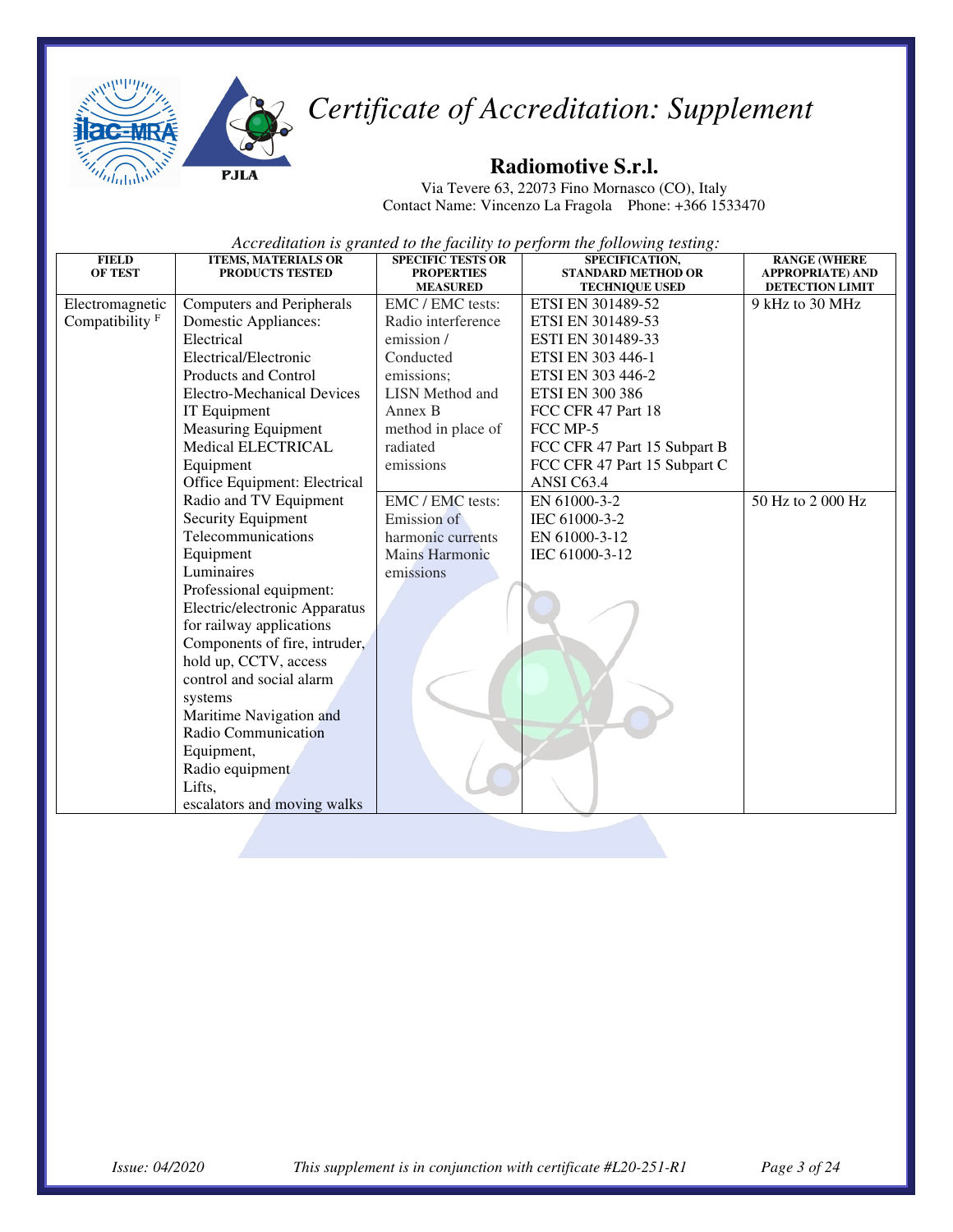



#### **Radiomotive S.r.l.**

Via Tevere 63, 22073 Fino Mornasco (CO), Italy Contact Name: Vincenzo La Fragola Phone: +366 1533470

| <b>FIELD</b><br><b>OF TEST</b> | <b>ITEMS, MATERIALS OR</b><br><b>PRODUCTS TESTED</b> | <b>SPECIFIC TESTS OR</b><br><b>PROPERTIES</b> | SPECIFICATION,<br><b>STANDARD METHOD OR</b> | <b>RANGE (WHERE</b><br><b>APPROPRIATE) AND</b> |
|--------------------------------|------------------------------------------------------|-----------------------------------------------|---------------------------------------------|------------------------------------------------|
|                                |                                                      | <b>MEASURED</b>                               | <b>TECHNIQUE USED</b>                       | <b>DETECTION LIMIT</b>                         |
| Electromagnetic                | Computers and Peripherals                            | EMC tests / EMC                               | EN 61000-4-13                               | 10 <sub>V</sub>                                |
| Compatibility $F$              | Domestic Appliances:                                 | tests:                                        | IEC 61000-4-13                              | 0.1 Hz to 3 000 Hz                             |
|                                | Electrical                                           | Low immunity                                  | EN 60335-1, § 19.11.4.7                     |                                                |
|                                | <b>Electrical/Electronic Products</b>                | frequency to                                  | EN 60945                                    |                                                |
|                                | and Control                                          | harmonics and                                 | IEC 60945                                   |                                                |
|                                | Electro-Mechanical Devices                           | interharmonics,                               | EN 61326-1                                  |                                                |
|                                | IT Equipment                                         | including signals                             | EN 61326-2-2                                |                                                |
|                                | <b>Measuring Equipment</b>                           | transmitted on the                            | EN 61326-2-3                                |                                                |
|                                | <b>Medical ELECTRICAL</b>                            | networks, on the                              | EN 61326-2-6                                |                                                |
|                                | Equipment                                            | AC power supply                               | EN 60601-1-2                                |                                                |
|                                | Office Equipment: Electrical                         | ports                                         | IEC 60601-1-2                               |                                                |
|                                | Radio and TV Equipment                               |                                               | EN 50121-3-2                                |                                                |
|                                | Security Equipment                                   |                                               | EN 50121-4                                  |                                                |
|                                | Telecommunications                                   |                                               | EN 60730-1, §26 (EMC-                       |                                                |
|                                | Equipment                                            |                                               | Immunity)                                   |                                                |
|                                | Luminaires                                           |                                               | IEC 60730-1, §26 (EMC-                      |                                                |
|                                | Professional equipment:                              |                                               | Immunity)                                   |                                                |
|                                | Electric/electronic Apparatus                        | EMC / EMC tests:                              | EN 61000-3-3                                | 220 Vac to 240 Vac                             |
|                                | for railway applications                             | Emission of voltage                           | IEC 61000-3-3                               | $50$ Hz to 60 Hz                               |
|                                | Components of fire, intruder,                        | fluctuations / flicker                        | EN 61000-3-11                               | Single phase;                                  |
|                                | hold up, CCTV, access                                | Mains / voltage                               | IEC 61000-3-11                              | 380 V to 400 V                                 |
|                                | control and social alarm                             | fluctuations                                  |                                             | Three phases,                                  |
|                                | systems                                              | emission                                      |                                             | 50 Hz to 60 Hz                                 |
|                                | Maritime Navigation and                              |                                               |                                             |                                                |
|                                | Radio Communication                                  |                                               |                                             |                                                |
|                                | Equipment,                                           |                                               |                                             |                                                |
|                                | Radio equipment                                      |                                               |                                             |                                                |
|                                | Lifts,                                               |                                               |                                             |                                                |
|                                | escalators and moving walks                          |                                               |                                             |                                                |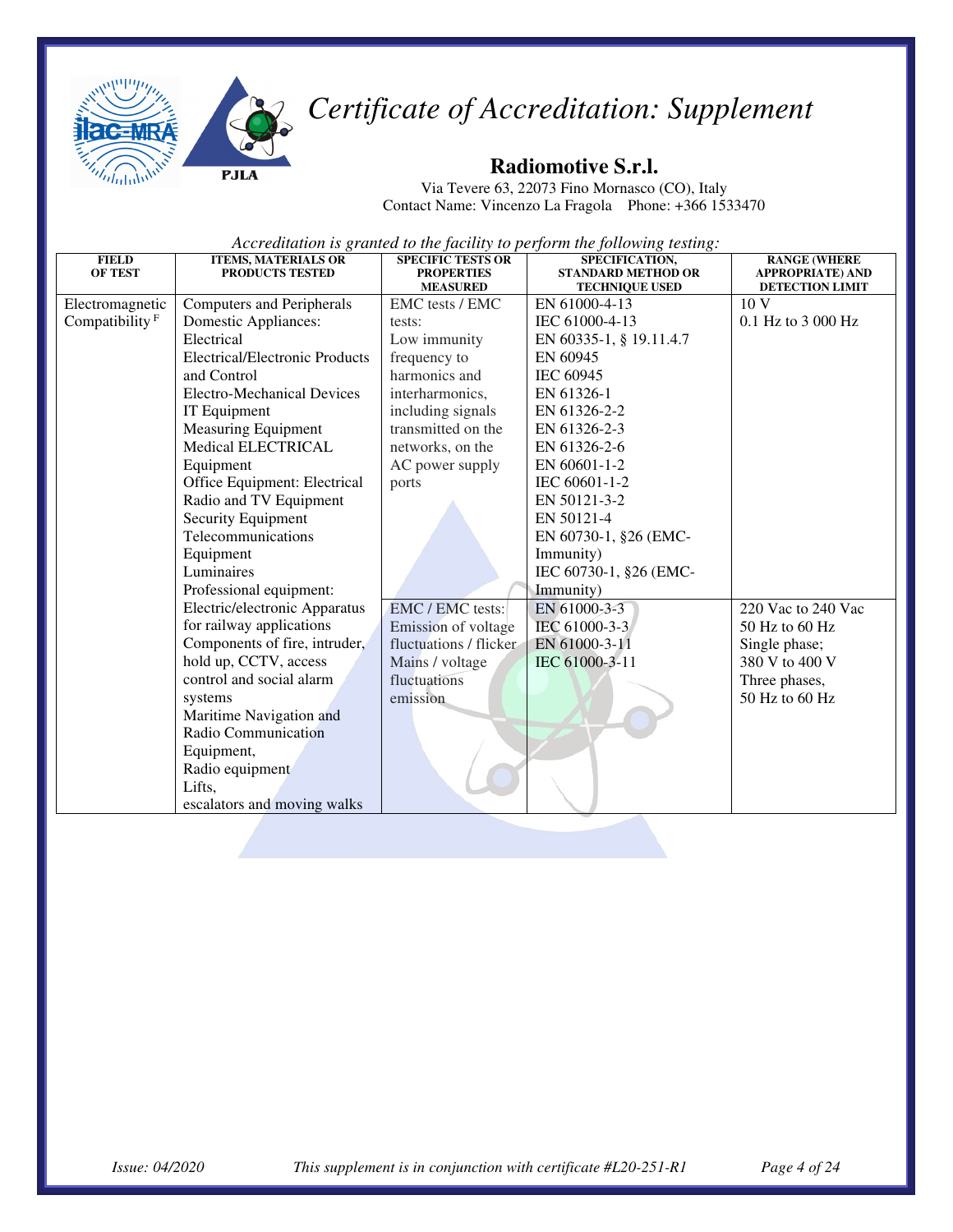



#### **Radiomotive S.r.l.**

Via Tevere 63, 22073 Fino Mornasco (CO), Italy Contact Name: Vincenzo La Fragola Phone: +366 1533470

*Accreditation is granted to the facility to perform the following testing:* 

| <b>FIELD</b><br><b>OF TEST</b> | <b>ITEMS, MATERIALS OR</b><br><b>PRODUCTS TESTED</b> | <b>SPECIFIC TESTS OR</b><br>PROPERTIES MEASURED | SPECIFICATION,<br><b>STANDARD METHOD OR</b> | <b>RANGE (WHERE</b><br><b>APPROPRIATE) AND</b> |
|--------------------------------|------------------------------------------------------|-------------------------------------------------|---------------------------------------------|------------------------------------------------|
|                                |                                                      |                                                 | <b>TECHNIQUE USED</b>                       | DETECTION LIMIT                                |
| Electromagnetic                | Computers and Peripherals                            | EMC / EMC tests:                                | EN 55016-1-2                                | 150 kHz to 18 GHz                              |
| Compatibility <sup>F</sup>     | Domestic Appliances:                                 | Emission of irradiated radio                    | <b>CISPR 16-1-2</b>                         |                                                |
|                                | Electrical                                           | interference                                    | EN 55011                                    |                                                |
|                                | Electrical/Electronic                                | Radiated disturbances                           | CISPR 11                                    |                                                |
|                                | Products and Control                                 | Emissions;                                      | EN 55014-1                                  |                                                |
|                                | Electro-Mechanical                                   | Electric Field;                                 | <b>CISPR 14-1</b>                           |                                                |
|                                | Devices                                              | Magnetic Field; LLA                             | EN 55015                                    |                                                |
|                                | IT Equipment                                         | Magnetic field                                  | CISPR 15                                    |                                                |
|                                | <b>Measuring Equipment</b>                           |                                                 | EN 55022                                    |                                                |
|                                | Medical ELECTRICAL                                   |                                                 | CISPR 22                                    |                                                |
|                                | Equipment                                            |                                                 | EN 55032                                    |                                                |
|                                | Office Equipment:                                    |                                                 | CISPR 32                                    |                                                |
|                                | Electrical                                           |                                                 | EN 61000-6-3                                |                                                |
|                                | Radio and TV Equipment                               |                                                 | IEC 61000-6-3                               |                                                |
|                                | Security Equipment                                   |                                                 | EN 61000-6-4                                |                                                |
|                                | Telecommunications                                   |                                                 | IEC 61000-6-4                               |                                                |
|                                | Equipment                                            |                                                 | EN 61326-1                                  |                                                |
|                                | Luminaires                                           |                                                 | EN 61326-2-2                                |                                                |
|                                | Professional equipment:                              |                                                 | EN 61326-2-3                                |                                                |
|                                | Electric/electronic                                  |                                                 | EN 61326-2-6                                |                                                |
|                                | Apparatus for railway                                |                                                 | EN 60601-1-2                                |                                                |
|                                | applications                                         |                                                 | IEC 60601-1-2                               |                                                |
|                                | Components of fire,                                  |                                                 | EN 50121-3-2                                |                                                |
|                                | intruder, hold up, CCTV,                             |                                                 | EN 50121-4                                  |                                                |
|                                | access                                               |                                                 | EN 60730-1, §23                             |                                                |
|                                | control and social alarm                             |                                                 | (EMC-Emission)                              |                                                |
|                                | systems                                              |                                                 | IEC 60730-1, §23                            |                                                |
|                                | Maritime Navigation and                              |                                                 | (EMC-Emission)                              |                                                |
|                                | Radio Communication                                  |                                                 | EN 12015                                    |                                                |
|                                | Equipment,                                           |                                                 | EN 60945                                    |                                                |
|                                | Radio equipment                                      |                                                 | <b>IEC 60945</b>                            |                                                |
|                                | Lifts,                                               |                                                 | EN 16361                                    |                                                |
|                                | escalators and moving                                |                                                 | EN 50428                                    |                                                |
|                                | walks                                                |                                                 | EN 50491-5-1                                |                                                |
|                                |                                                      |                                                 | EN 50491-5-2                                |                                                |
|                                |                                                      |                                                 | EN 50491-5-3                                |                                                |
|                                |                                                      |                                                 | EN 61204-3                                  |                                                |
|                                |                                                      |                                                 | EN 62040-2                                  |                                                |
|                                |                                                      |                                                 | EN 63044-5-1                                |                                                |
|                                |                                                      |                                                 | EN 63044-5-2                                |                                                |
|                                |                                                      |                                                 | EN 63044-5-3                                |                                                |
|                                |                                                      |                                                 | ETSI EN 301489-1                            |                                                |
|                                |                                                      |                                                 | ETSI EN 301489-3                            |                                                |
|                                |                                                      |                                                 | ETSI EN 301489-4                            |                                                |
|                                |                                                      |                                                 | ETSI EN 301489-9                            |                                                |
|                                |                                                      |                                                 | ETSI EN 301489-17                           |                                                |
|                                |                                                      |                                                 | ETSI EN 301489-19                           |                                                |
|                                |                                                      |                                                 | ETSI EN 301489-50                           |                                                |

*Issue: 04/2020 This supplement is in conjunction with certificate #L20-251-R1 Page 5 of 24*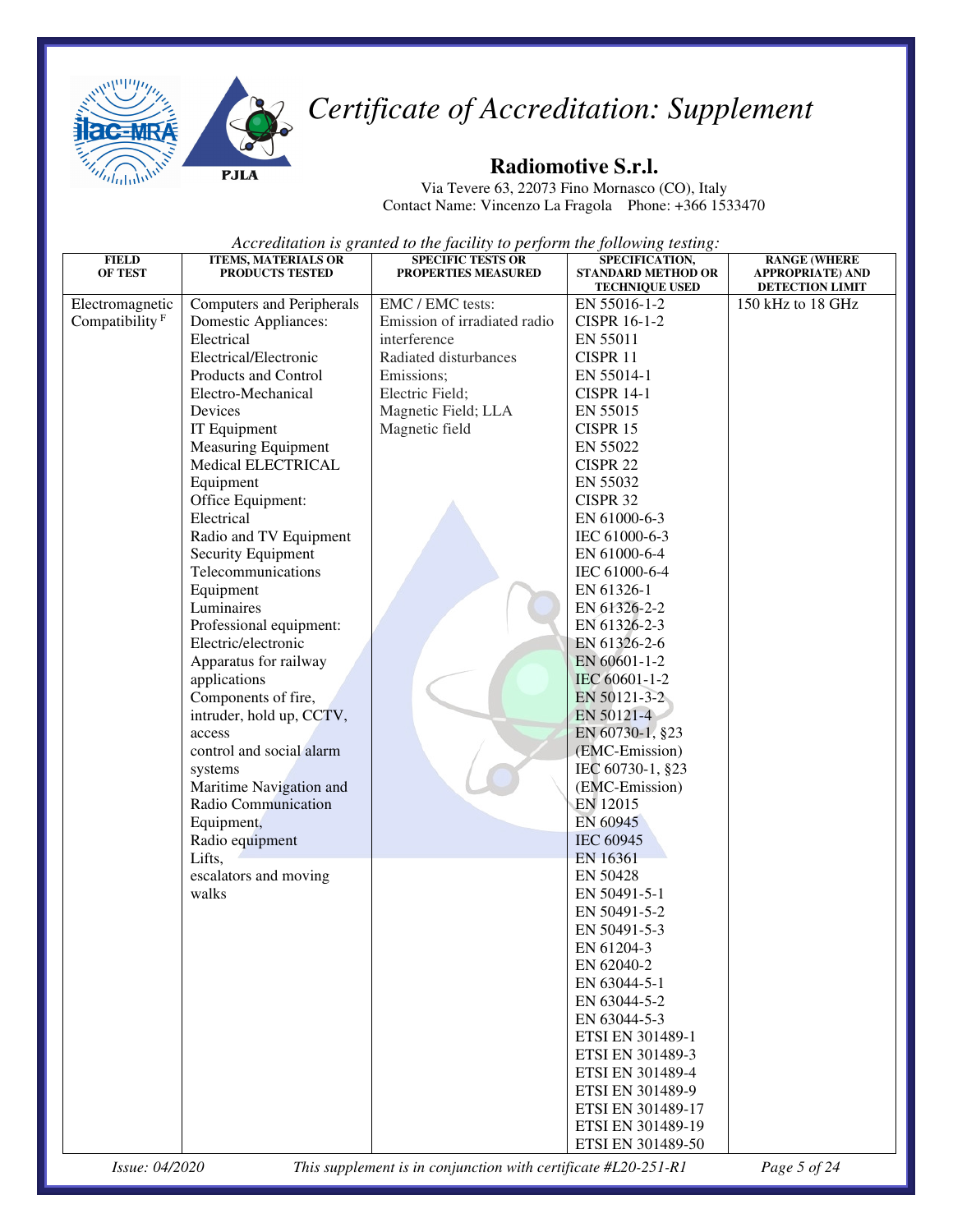

#### **Radiomotive S.r.l.**

Via Tevere 63, 22073 Fino Mornasco (CO), Italy Contact Name: Vincenzo La Fragola Phone: +366 1533470

| <b>FIELD</b><br><b>OF TEST</b> | <b>ITEMS, MATERIALS OR</b><br><b>PRODUCTS TESTED</b> | <b>SPECIFIC TESTS OR</b><br><b>PROPERTIES MEASURED</b> | SPECIFICATION,<br><b>STANDARD METHOD OR</b><br><b>TECHNIQUE USED</b> | <b>RANGE (WHERE</b><br><b>APPROPRIATE) AND</b><br><b>DETECTION LIMIT</b> |
|--------------------------------|------------------------------------------------------|--------------------------------------------------------|----------------------------------------------------------------------|--------------------------------------------------------------------------|
| Electromagnetic                | <b>Computers and Peripherals</b>                     | EMC / EMC tests:                                       | ETSI EN 301489-52                                                    | 150 kHz to 18 GHz                                                        |
| Compatibility <sup>F</sup>     | Domestic Appliances:                                 | Emission of irradiated radio                           | ETSI EN 301489-53                                                    |                                                                          |
|                                | Electrical                                           | interference                                           | ETSI EN 303 446-1                                                    |                                                                          |
|                                | Electrical/Electronic                                | Radiated disturbances                                  | ETSI EN 303 446-2                                                    |                                                                          |
|                                | Products and Control                                 | Emissions;                                             | <b>ETSI EN 302 297</b>                                               |                                                                          |
|                                | Electro-Mechanical                                   | Electric Field;                                        | <b>ETSI EN 300 386</b>                                               |                                                                          |
|                                | Devices                                              | Magnetic Field; LLA                                    | FCC CFR 47 Part 18                                                   |                                                                          |
|                                | IT Equipment                                         | Magnetic field                                         | FCC MP-5                                                             |                                                                          |
|                                | <b>Measuring Equipment</b>                           |                                                        | FCC CFR 47 Part 15                                                   |                                                                          |
|                                | <b>Medical ELECTRICAL</b>                            |                                                        | Subpart B                                                            |                                                                          |
|                                | Equipment                                            |                                                        | FCC CFR 47 Part 15                                                   |                                                                          |
|                                | Office Equipment:                                    |                                                        | Subpart C                                                            |                                                                          |
|                                | Electrical                                           |                                                        | ANSI C63.4                                                           |                                                                          |
|                                | Radio and TV Equipment                               |                                                        |                                                                      |                                                                          |
|                                | Security Equipment                                   |                                                        |                                                                      |                                                                          |
|                                | Telecommunications                                   |                                                        |                                                                      |                                                                          |
|                                | Equipment                                            |                                                        |                                                                      |                                                                          |
|                                | Luminaires                                           |                                                        |                                                                      |                                                                          |
|                                | Professional equipment:                              |                                                        |                                                                      |                                                                          |
|                                | Electric/electronic                                  |                                                        |                                                                      |                                                                          |
|                                | Apparatus for railway                                |                                                        |                                                                      |                                                                          |
|                                | applications                                         |                                                        |                                                                      |                                                                          |
|                                | Components of fire,                                  |                                                        |                                                                      |                                                                          |
|                                | intruder, hold up, CCTV,                             |                                                        |                                                                      |                                                                          |
|                                | access                                               |                                                        |                                                                      |                                                                          |
|                                | control and social alarm                             |                                                        |                                                                      |                                                                          |
|                                | systems                                              |                                                        |                                                                      |                                                                          |
|                                | Maritime Navigation and                              |                                                        |                                                                      |                                                                          |
|                                | Radio Communication                                  |                                                        |                                                                      |                                                                          |
|                                | Equipment,                                           |                                                        |                                                                      |                                                                          |
|                                | Radio equipment                                      |                                                        |                                                                      |                                                                          |
|                                | Lifts,                                               |                                                        |                                                                      |                                                                          |
|                                | escalators and moving                                |                                                        |                                                                      |                                                                          |
|                                | walks                                                |                                                        |                                                                      |                                                                          |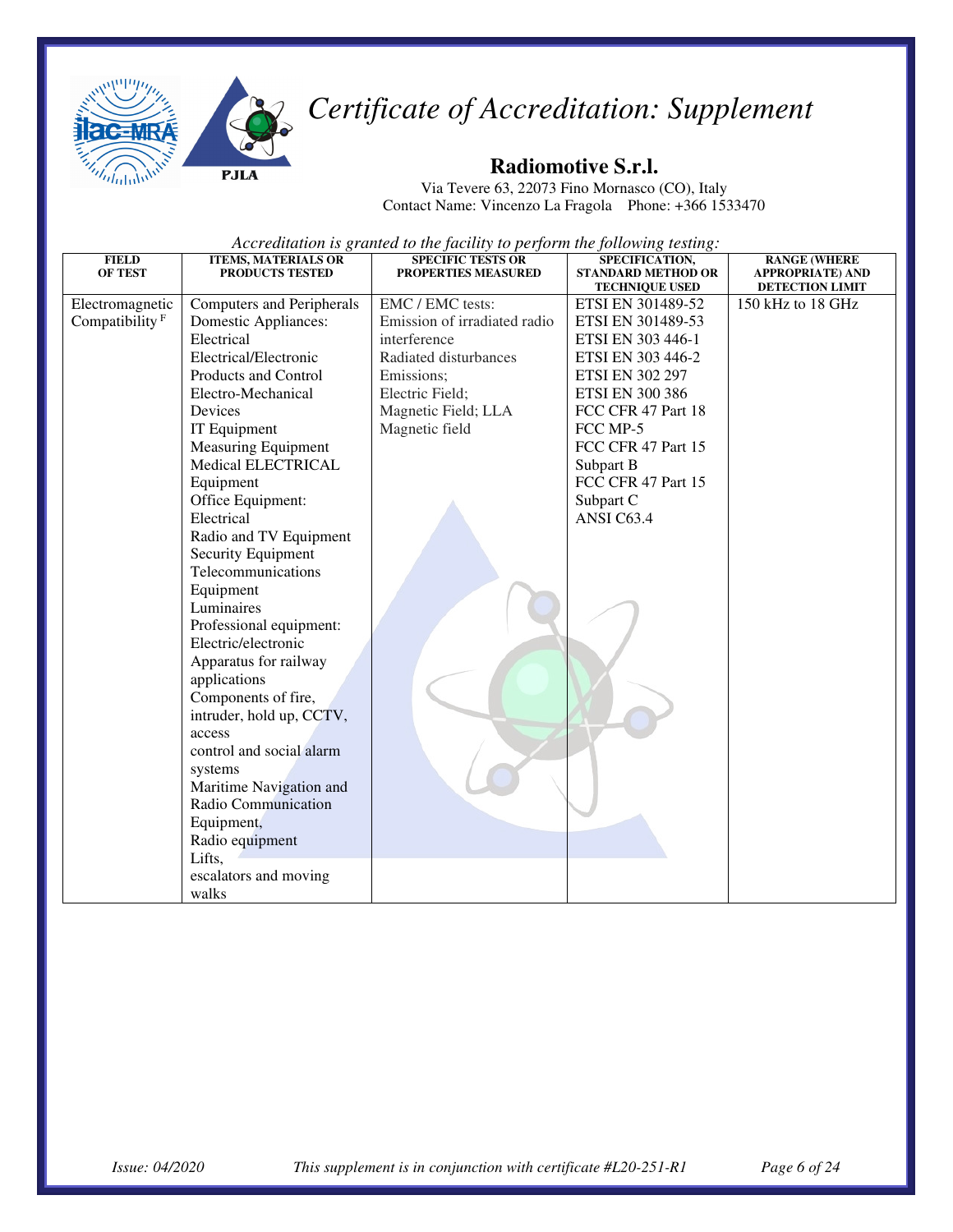



#### **Radiomotive S.r.l.**

Via Tevere 63, 22073 Fino Mornasco (CO), Italy Contact Name: Vincenzo La Fragola Phone: +366 1533470

| <b>FIELD</b><br><b>OF TEST</b> | <b>ITEMS, MATERIALS OR PRODUCTS</b><br><b>TESTED</b> | <b>SPECIFIC TESTS OR</b><br>PROPERTIES MEASURED | SPECIFICATION,<br><b>STANDARD METHOD</b><br>OR TECHNIQUE USED | <b>RANGE (WHERE</b><br><b>APPROPRIATE) AND</b><br><b>DETECTION LIMIT</b> |
|--------------------------------|------------------------------------------------------|-------------------------------------------------|---------------------------------------------------------------|--------------------------------------------------------------------------|
| Electromagnetic                | Computers and Peripherals                            | EMC / EMC tests:                                | EN 55016-1-3                                                  | 30 MHz to 300 MHz                                                        |
| Compatibility <sup>F</sup>     | <b>Domestic Appliances:</b>                          | Measurement of radio                            | <b>CISPR 16-1-3</b>                                           |                                                                          |
|                                | Electrical                                           | interference power                              | EN 55014-1                                                    |                                                                          |
|                                | <b>Electrical/Electronic Products</b>                | Interference power                              | <b>CISPR 14-1</b>                                             |                                                                          |
|                                | and Control                                          | measurements                                    |                                                               |                                                                          |
|                                | <b>Electro-Mechanical Devices</b>                    |                                                 |                                                               |                                                                          |
|                                | IT Equipment                                         |                                                 |                                                               |                                                                          |
|                                | <b>Measuring Equipment</b>                           |                                                 |                                                               |                                                                          |
|                                | Medical ELECTRICAL                                   |                                                 |                                                               |                                                                          |
|                                | Equipment                                            |                                                 |                                                               |                                                                          |
|                                | Office Equipment: Electrical                         |                                                 |                                                               |                                                                          |
|                                | Radio and TV Equipment                               |                                                 |                                                               |                                                                          |
|                                | Security Equipment                                   |                                                 |                                                               |                                                                          |
|                                | Telecommunications                                   |                                                 |                                                               |                                                                          |
|                                | Equipment                                            |                                                 |                                                               |                                                                          |
|                                | Luminaires                                           |                                                 |                                                               |                                                                          |
|                                | Professional equipment:                              |                                                 |                                                               |                                                                          |
|                                | Electric/electronic Apparatus for                    |                                                 |                                                               |                                                                          |
|                                | railway applications                                 |                                                 |                                                               |                                                                          |
|                                | Components of fire, intruder,                        |                                                 |                                                               |                                                                          |
|                                | hold up, CCTV, access                                |                                                 |                                                               |                                                                          |
|                                | control and social alarm systems                     |                                                 |                                                               |                                                                          |
|                                | Maritime Navigation and Radio                        |                                                 |                                                               |                                                                          |
|                                | Communication Equipment,                             |                                                 |                                                               |                                                                          |
|                                | Radio equipment                                      |                                                 |                                                               |                                                                          |
|                                | Lifts,                                               |                                                 |                                                               |                                                                          |
|                                | escalators and moving walks                          |                                                 |                                                               |                                                                          |
|                                |                                                      |                                                 |                                                               |                                                                          |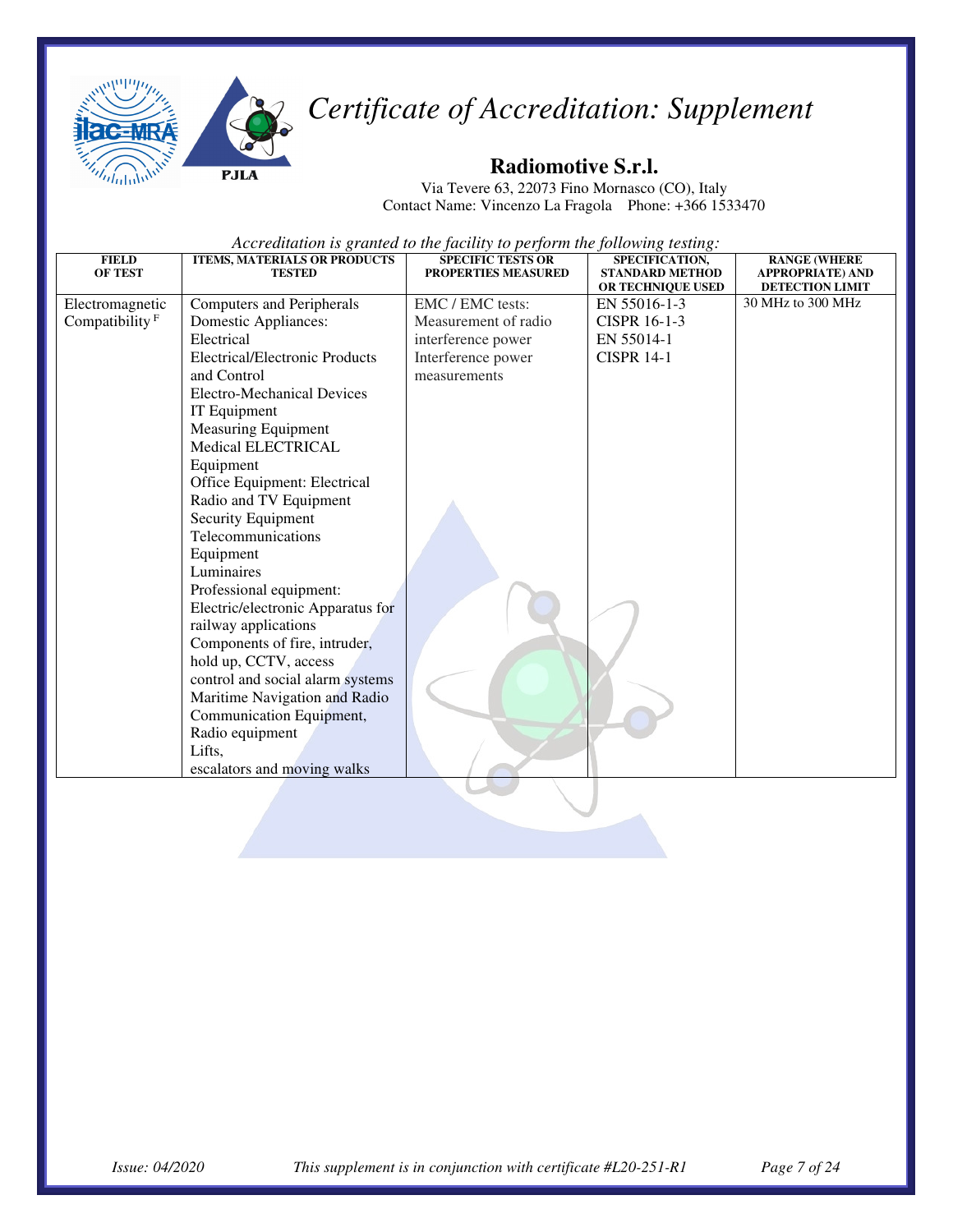



#### **Radiomotive S.r.l.**

Via Tevere 63, 22073 Fino Mornasco (CO), Italy Contact Name: Vincenzo La Fragola Phone: +366 1533470

| <b>FIELD</b>                                  | <b>ITEMS, MATERIALS OR PRODUCTS</b>   | <b>SPECIFIC TESTS OR</b>                                       | SPECIFICATION,            | <b>RANGE (WHERE</b>                    |
|-----------------------------------------------|---------------------------------------|----------------------------------------------------------------|---------------------------|----------------------------------------|
| <b>OF TEST</b>                                | <b>TESTED</b>                         | <b>PROPERTIES</b>                                              | <b>STANDARD METHOD OR</b> | <b>APPROPRIATE) AND</b>                |
|                                               |                                       | <b>MEASURED</b>                                                | <b>TECHNIQUE USED</b>     | <b>DETECTION LIMIT</b><br>$30 V$ (rms) |
| Electromagnetic<br>Compatibility <sup>F</sup> | <b>Computers and Peripherals</b>      | EMC / EMC tests:                                               | EN 12016<br>EN 61000-4-6  | 150 kHz to 230 MHz                     |
|                                               | Domestic Appliances:                  | Immunity to                                                    |                           |                                        |
|                                               | Electrical                            | conducted                                                      | IEC 61000-4-6             |                                        |
|                                               | <b>Electrical/Electronic Products</b> | disturbances                                                   | EN IEC 55014-2            |                                        |
|                                               | and Control                           | <b>Conducted RF</b>                                            | <b>CISPR 14-2</b>         |                                        |
|                                               | <b>Electro-Mechanical Devices</b>     | Immunity                                                       | EN 61000-6-1              |                                        |
|                                               | IT Equipment                          |                                                                | IEC 61000-6-1             |                                        |
|                                               | <b>Measuring Equipment</b>            |                                                                | EN 61000-6-2              |                                        |
|                                               | Medical ELECTRICAL                    |                                                                | IEC 61000-6-2             |                                        |
|                                               | Equipment                             |                                                                | EN 61547                  |                                        |
|                                               | Office Equipment: Electrical          |                                                                | IEC 61547                 |                                        |
|                                               | Radio and TV Equipment                |                                                                | EN 55024                  |                                        |
|                                               | Security Equipment                    |                                                                | CISPR 24                  |                                        |
|                                               | Telecommunications                    |                                                                | EN 55035                  |                                        |
|                                               | Equipment                             |                                                                | CISPR 35                  |                                        |
|                                               | Luminaires                            |                                                                | EN 50130-4                |                                        |
|                                               | Professional equipment:               |                                                                | EN 60945                  |                                        |
|                                               | Electric/electronic Apparatus for     |                                                                | IEC 60945                 |                                        |
|                                               | railway applications                  |                                                                | EN 61326-1                |                                        |
|                                               | Components of fire, intruder,         |                                                                | EN 61326-2-2              |                                        |
|                                               | hold up, CCTV, access                 |                                                                | EN 61326-2-3              |                                        |
|                                               | control and social alarm systems      |                                                                | EN 61326-2-6              |                                        |
|                                               | Maritime Navigation and Radio         |                                                                | EN 60601-1-2              |                                        |
|                                               | Communication Equipment,              |                                                                | IEC 60601-1-2             |                                        |
|                                               | Radio equipment                       |                                                                | EN 50121-3-2              |                                        |
|                                               | Lifts,                                |                                                                | EN 50121-4                |                                        |
|                                               | escalators and moving walks           |                                                                | EN 60730-1, §26 (EMC-     |                                        |
|                                               |                                       |                                                                | Immunity)                 |                                        |
|                                               |                                       |                                                                | IEC 60730-1, §26          |                                        |
|                                               |                                       |                                                                | (EMC-Immunity)            |                                        |
|                                               |                                       |                                                                | EN 16361                  |                                        |
|                                               |                                       |                                                                | <b>EN 50428</b>           |                                        |
|                                               |                                       |                                                                | EN 50491-5-1              |                                        |
|                                               |                                       |                                                                | EN 50491-5-2              |                                        |
|                                               |                                       |                                                                | EN 50491-5-3              |                                        |
|                                               |                                       |                                                                | EN 61204-3                |                                        |
|                                               |                                       |                                                                | EN 62040-2                |                                        |
|                                               |                                       |                                                                | EN 63044-5-1              |                                        |
|                                               |                                       |                                                                | EN 63044-5-2              |                                        |
|                                               |                                       |                                                                | EN 63044-5-3              |                                        |
|                                               |                                       |                                                                | ETSI EN 301489-1          |                                        |
|                                               |                                       |                                                                | ETSI EN 301489-3          |                                        |
|                                               |                                       |                                                                | ETSI EN 301489-4          |                                        |
|                                               |                                       |                                                                | ETSI EN 301489-9          |                                        |
|                                               |                                       |                                                                |                           |                                        |
|                                               |                                       |                                                                | ETSI EN 301489-17         |                                        |
|                                               |                                       |                                                                | ETSI EN 301489-19         |                                        |
|                                               |                                       |                                                                | ETSI EN 301489-33         |                                        |
|                                               |                                       |                                                                | ETSI EN 301489-50         |                                        |
| Issue: 04/2020                                |                                       | This supplement is in conjunction with certificate #L20-251-R1 |                           | Page 8 of 24                           |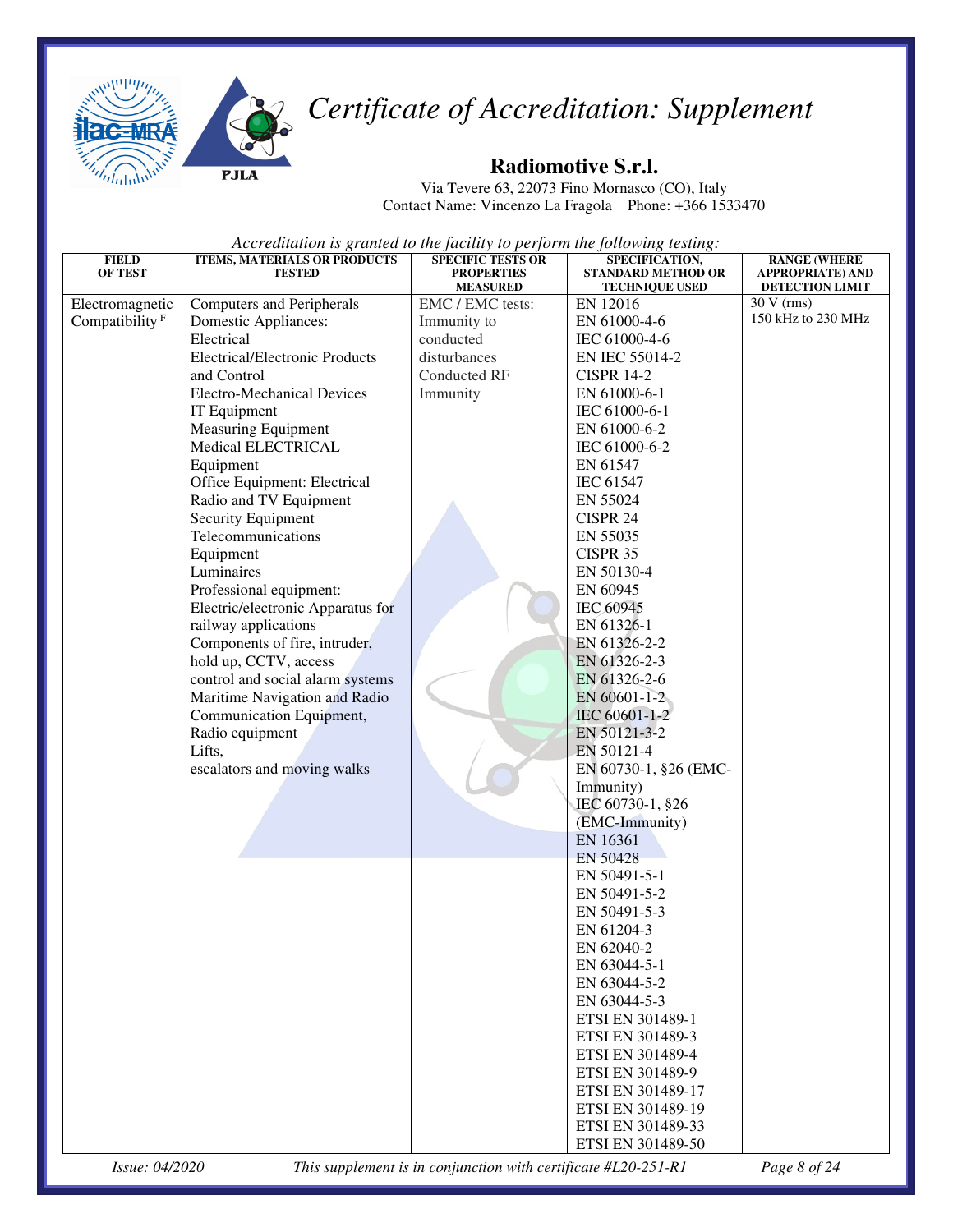



#### **Radiomotive S.r.l.**

Via Tevere 63, 22073 Fino Mornasco (CO), Italy Contact Name: Vincenzo La Fragola Phone: +366 1533470

| <b>FIELD</b>               | <b>ITEMS, MATERIALS OR</b>                        | <b>SPECIFIC TESTS OR</b>             | SPECIFICATION,                                                 | <b>RANGE (WHERE</b>                        |
|----------------------------|---------------------------------------------------|--------------------------------------|----------------------------------------------------------------|--------------------------------------------|
| <b>OF TEST</b>             | PRODUCTS TESTED                                   | <b>PROPERTIES</b><br><b>MEASURED</b> | <b>STANDARD METHOD OR</b>                                      | <b>APPROPRIATE) AND</b><br>DETECTION LIMIT |
| Electromagnetic            | <b>Computers and Peripherals</b>                  | EMC / EMC tests:                     | <b>TECHNIQUE USED</b><br>ETSI EN 301489-52                     | $30 V$ (rms)                               |
| Compatibility <sup>F</sup> | Domestic Appliances:                              | Immunity to                          | ETSI EN 301489-53                                              | 150 kHz to 230 MHz                         |
|                            | Electrical                                        | conducted                            | ETSI EN 303 446-1                                              |                                            |
|                            | <b>Electrical/Electronic Products</b>             | disturbances                         | ETSI EN 303 446-2                                              |                                            |
|                            | and Control                                       | Conducted RF                         | <b>ETSI EN 300 386</b>                                         |                                            |
|                            | <b>Electro-Mechanical Devices</b>                 | Immunity                             | EN 12405-1 Annex A                                             |                                            |
|                            | IT Equipment                                      |                                      | EN 45501 Annex B.3                                             |                                            |
|                            | Measuring Equipment                               |                                      | OIML R 46 -1 § 6.4                                             |                                            |
|                            | Medical ELECTRICAL                                |                                      | OIML R 46 -2 § 6.3                                             |                                            |
|                            | Equipment                                         |                                      | OIML R 49 -1 Annex A                                           |                                            |
|                            | Office Equipment: Electrical                      |                                      | OIML R 49 -2 § 8                                               |                                            |
|                            | Radio and TV Equipment                            |                                      | OIML R 50 -1 § 3.7                                             |                                            |
|                            | Security Equipment                                |                                      | OIML R 50 -2 § 7.3                                             |                                            |
|                            | Telecommunications                                |                                      | OIML R 51 -1 Annex A.6.3                                       |                                            |
|                            | Equipment                                         |                                      | OIML R 51 -2 § 9                                               |                                            |
|                            | Luminaires                                        |                                      | <b>OIML R 76 -1 Annex B.3</b>                                  |                                            |
|                            | Professional equipment:                           |                                      | OIML R 76 -2 § 12                                              |                                            |
|                            | Electric/electronic Apparatus                     |                                      | OIML R 137 -1/-2 Annex A.7                                     |                                            |
|                            | for railway applications                          | EMC / EMC tests:                     |                                                                | 80 MHz to 6 GHz                            |
|                            | Components of fire, intruder,                     |                                      | EN 12016                                                       |                                            |
|                            |                                                   | Immunity to                          | EN 61000-4-3                                                   | Amplitude<br>Modulation/Pulse              |
|                            | hold up, CCTV, access<br>control and social alarm | irradiated disorders                 | IEC 61000-4-3                                                  |                                            |
|                            |                                                   | <b>Radiated RF</b>                   | <b>EN IEC 55014-2</b><br><b>CISPR 14-2</b>                     | Modulation                                 |
|                            | systems                                           |                                      |                                                                |                                            |
|                            | Maritime Navigation and<br>Radio Communication    | immunity                             | EN 61000-6-1                                                   | Maximum Immunity:                          |
|                            |                                                   |                                      | IEC 61000-6-1                                                  | $D.L. = 30 V/m$                            |
|                            | Equipment,                                        |                                      | EN 61000-6-2                                                   |                                            |
|                            | Radio equipment                                   |                                      | IEC 61000-6-2                                                  |                                            |
|                            | Lifts,                                            |                                      | EN 61547                                                       |                                            |
|                            | escalators and moving walks                       |                                      | <b>IEC 61547</b>                                               |                                            |
|                            |                                                   |                                      | EN 55024                                                       |                                            |
|                            |                                                   |                                      | <b>CISPR 24</b>                                                |                                            |
|                            |                                                   |                                      | EN 55035                                                       |                                            |
|                            |                                                   |                                      | CISPR 35                                                       |                                            |
|                            |                                                   |                                      | EN 50130-4                                                     |                                            |
|                            |                                                   |                                      | EN 60945                                                       |                                            |
|                            |                                                   |                                      | IEC 60945                                                      |                                            |
|                            |                                                   |                                      | EN 61326-1                                                     |                                            |
|                            |                                                   |                                      | EN 61326-2-2                                                   |                                            |
|                            |                                                   |                                      | EN 61326-2-3                                                   |                                            |
|                            |                                                   |                                      | EN 61326-2-6                                                   |                                            |
|                            |                                                   |                                      | EN 60601-1-2                                                   |                                            |
|                            |                                                   |                                      | IEC 60601-1-2                                                  |                                            |
|                            |                                                   |                                      | EN 50121-3-2                                                   |                                            |
|                            |                                                   |                                      | EN 50121-4                                                     |                                            |
|                            |                                                   |                                      | EN 60730-1, §26 (EMC-                                          |                                            |
|                            |                                                   |                                      | Immunity)                                                      |                                            |
|                            |                                                   |                                      | IEC 60730-1, §26 (EMC-                                         |                                            |
|                            |                                                   |                                      | Immunity)                                                      |                                            |
| Issue: 04/2020             |                                                   |                                      | This supplement is in conjunction with certificate #L20-251-R1 | Page 9 of 24                               |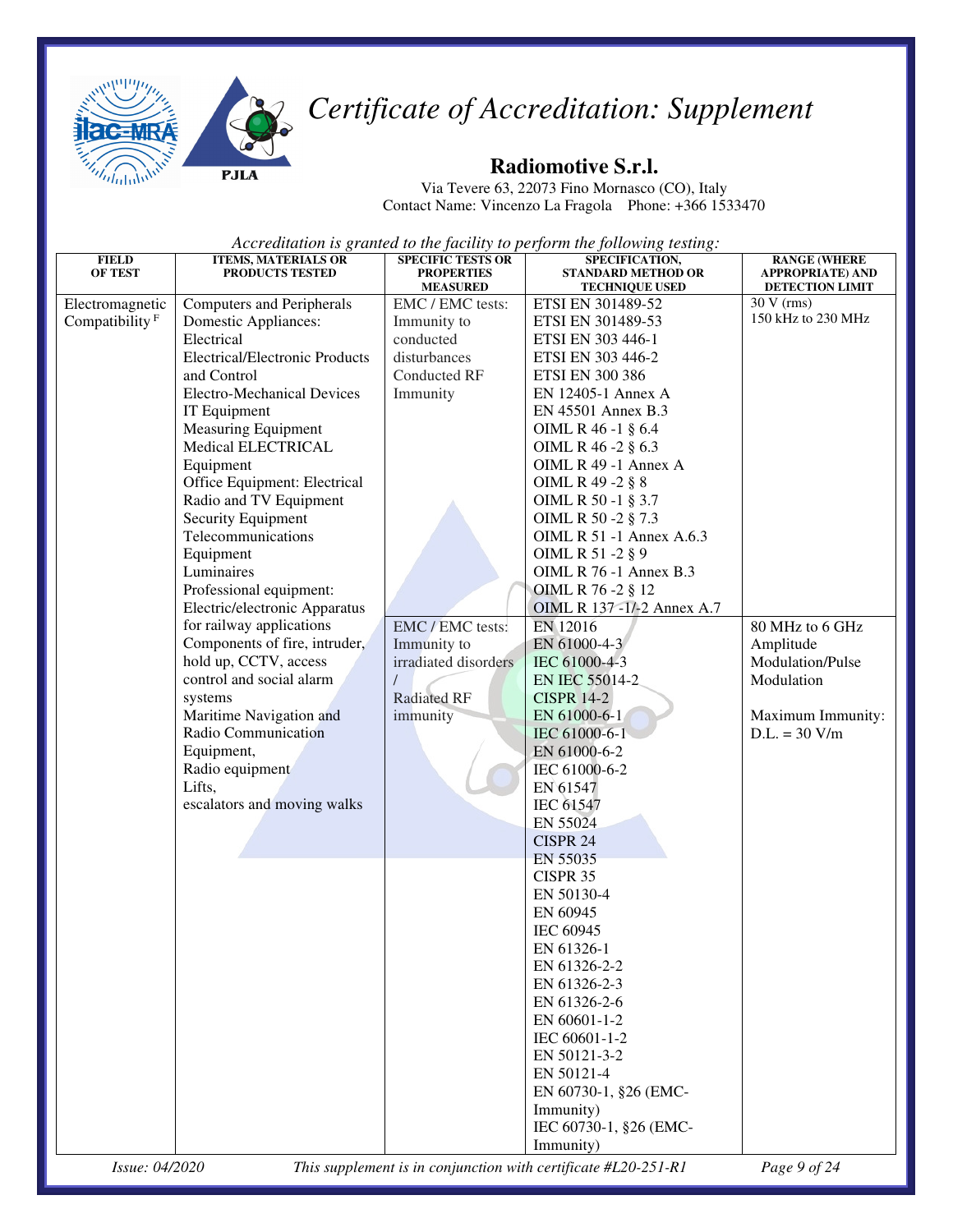



#### **Radiomotive S.r.l.**

Via Tevere 63, 22073 Fino Mornasco (CO), Italy Contact Name: Vincenzo La Fragola Phone: +366 1533470

| <b>FIELD</b>               | <b>ITEMS, MATERIALS OR</b>            | <b>SPECIFIC TESTS OR</b>             | SPECIFICATION,                                                 | <b>RANGE (WHERE</b>                        |
|----------------------------|---------------------------------------|--------------------------------------|----------------------------------------------------------------|--------------------------------------------|
| <b>OF TEST</b>             | PRODUCTS TESTED                       | <b>PROPERTIES</b><br><b>MEASURED</b> | <b>STANDARD METHOD OR</b><br><b>TECHNIQUE USED</b>             | <b>APPROPRIATE) AND</b><br>DETECTION LIMIT |
| Electromagnetic            | <b>Computers and Peripherals</b>      | EMC / EMC tests:                     | EN 16361                                                       | 80 MHz to 6 GHz                            |
| Compatibility <sup>F</sup> | Domestic Appliances:                  | Immunity to                          | EN 50428                                                       | Amplitude                                  |
|                            | Electrical                            | irradiated disorders                 | EN 50491-5-1                                                   | Modulation/Pulse                           |
|                            | <b>Electrical/Electronic Products</b> |                                      | EN 50491-5-2                                                   | Modulation                                 |
|                            | and Control                           | Radiated RF                          | EN 50491-5-3                                                   |                                            |
|                            | <b>Electro-Mechanical Devices</b>     | immunity                             | EN 61204-3                                                     | Maximum Immunity:                          |
|                            | IT Equipment                          |                                      | EN 62040-2                                                     | $D.L. = 30 V/m$                            |
|                            | <b>Measuring Equipment</b>            |                                      | EN 63044-5-1                                                   |                                            |
|                            | Medical ELECTRICAL                    |                                      | EN 63044-5-2                                                   |                                            |
|                            | Equipment                             |                                      | EN 63044-5-3                                                   |                                            |
|                            | Office Equipment: Electrical          |                                      | ETSI EN 301489-1                                               |                                            |
|                            | Radio and TV Equipment                |                                      | ETSI EN 301489-3                                               |                                            |
|                            | Security Equipment                    |                                      | ETSI EN 301489-4                                               |                                            |
|                            | Telecommunications                    |                                      | ETSI EN 301489-9                                               |                                            |
|                            | Equipment                             |                                      | ETSI EN 301489-17                                              |                                            |
|                            | Luminaires                            |                                      | ETSI EN 301489-19                                              |                                            |
|                            | Professional equipment:               |                                      | ETSI EN 301489-33                                              |                                            |
|                            | Electric/electronic Apparatus         |                                      | ETSI EN 301489-50                                              |                                            |
|                            | for railway applications              |                                      | ETSI EN 301489-52                                              |                                            |
|                            | Components of fire, intruder,         |                                      | ETSI EN 301489-53                                              |                                            |
|                            | hold up, CCTV, access                 |                                      | ETSI EN 303 446-1                                              |                                            |
|                            | control and social alarm              |                                      | ETSI EN 303 446-2                                              |                                            |
|                            | systems                               |                                      | <b>ETSI EN 300 386</b>                                         |                                            |
|                            | Maritime Navigation and               |                                      | EN 12405-1 Annex A                                             |                                            |
|                            | Radio Communication                   |                                      | EN 45501 Annex B.3                                             |                                            |
|                            | Equipment,                            |                                      | OIML R 46 -1 § 6.4                                             |                                            |
|                            | Radio equipment                       |                                      | OIML R 46 -2 § 6.3                                             |                                            |
|                            | Lifts,                                |                                      | OIML R 49 -1 Annex A                                           |                                            |
|                            | escalators and moving walks           |                                      | OIML R 49 -2 § 8                                               |                                            |
|                            |                                       |                                      | OIML R 50 -1 § 3.7                                             |                                            |
|                            |                                       |                                      | OIML R 50 -2 § 7.3                                             |                                            |
|                            |                                       |                                      | <b>OIML R 51 -1 Annex A.6.3</b>                                |                                            |
|                            |                                       |                                      | OIML R 51 -2 § 9                                               |                                            |
|                            |                                       |                                      | OIML R 76 -1 Annex B.3                                         |                                            |
|                            |                                       |                                      | OIML R 76 -2 § 12                                              |                                            |
|                            |                                       |                                      | OIML R 137 -1/-2 Annex A.7                                     | 5.5 kV                                     |
|                            |                                       | EMC / EMC tests:<br>Immunity to      | EN 12016<br>EN 61000-4-4                                       | 5 ns to 50 ns                              |
|                            |                                       | transients / rapid                   | IEC 61000-4-4                                                  | 5 kHz to 100 kHz                           |
|                            |                                       | trains                               | EN IEC 55014-2                                                 |                                            |
|                            |                                       | Immunity to Fast                     | <b>CISPR 14-2</b>                                              |                                            |
|                            |                                       | Transients / Bursts                  | EN 61000-6-1                                                   |                                            |
|                            |                                       |                                      | IEC 61000-6-1                                                  |                                            |
|                            |                                       |                                      | EN 61000-6-2                                                   |                                            |
|                            |                                       |                                      | IEC 61000-6-2                                                  |                                            |
|                            |                                       |                                      | EN 61547                                                       |                                            |
|                            |                                       |                                      | <b>IEC 61547</b>                                               |                                            |
|                            |                                       |                                      | EN 55024                                                       |                                            |
| Issue: 04/2020             |                                       |                                      | This supplement is in conjunction with certificate #L20-251-R1 | Page 10 of 24                              |
|                            |                                       |                                      |                                                                |                                            |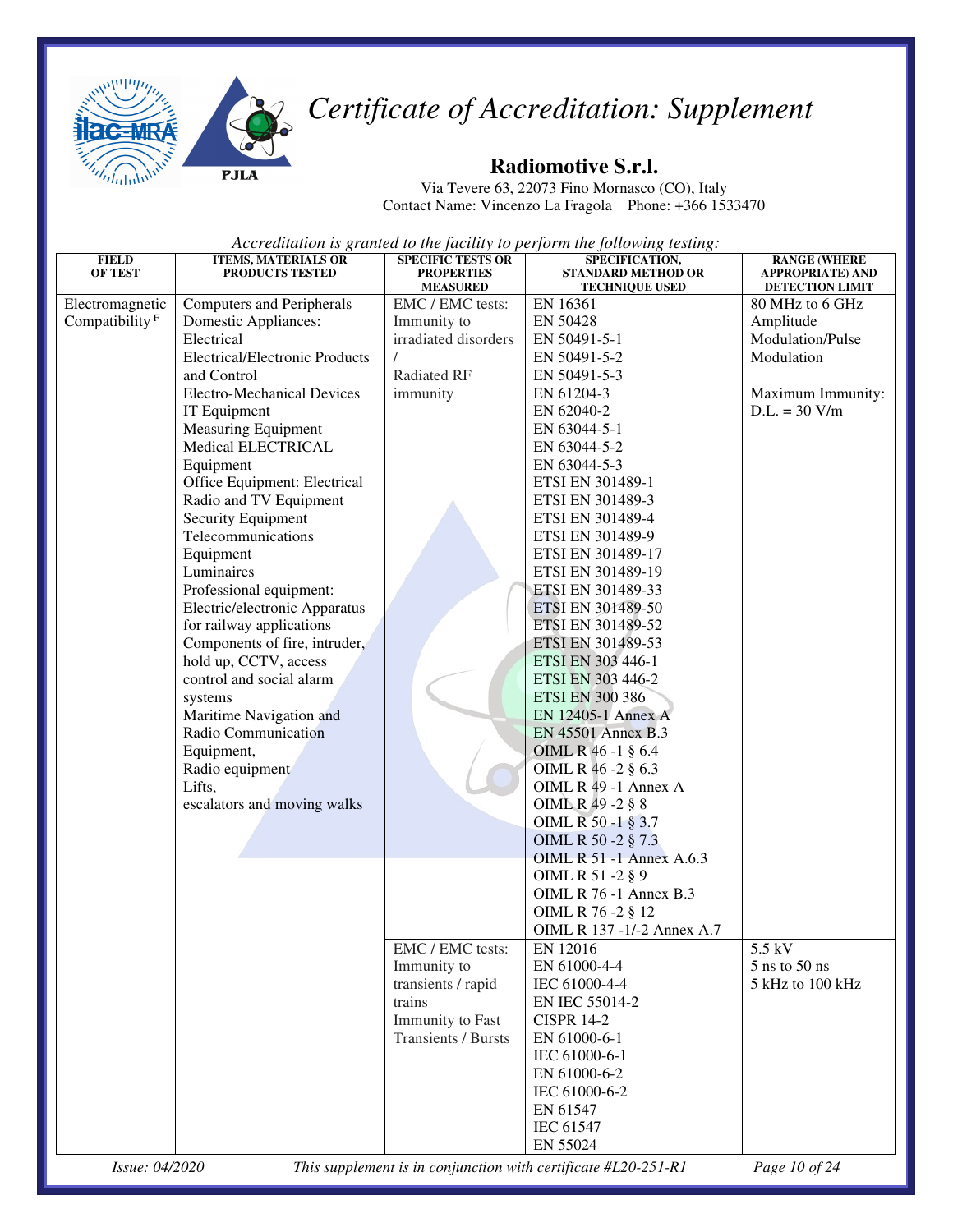



#### **Radiomotive S.r.l.**

Via Tevere 63, 22073 Fino Mornasco (CO), Italy Contact Name: Vincenzo La Fragola Phone: +366 1533470

*Accreditation is granted to the facility to perform the following testing:* 

| <b>FIELD</b>               | <b>ITEMS, MATERIALS OR</b>            | <b>SPECIFIC TESTS OR</b>             | SPECIFICATION,                                     | <b>RANGE (WHERE</b>                               |
|----------------------------|---------------------------------------|--------------------------------------|----------------------------------------------------|---------------------------------------------------|
| <b>OF TEST</b>             | PRODUCTS TESTED                       | <b>PROPERTIES</b><br><b>MEASURED</b> | <b>STANDARD METHOD OR</b><br><b>TECHNIQUE USED</b> | <b>APPROPRIATE) AND</b><br><b>DETECTION LIMIT</b> |
| Electromagnetic            | <b>Computers and Peripherals</b>      | EMC / EMC tests:                     | CISPR 24                                           | 5.5 kV                                            |
| Compatibility <sup>F</sup> | <b>Domestic Appliances:</b>           | Immunity to                          | EN 55035                                           | $5$ ns to $50$ ns                                 |
|                            | Electrical                            | transients / rapid                   | CISPR 35                                           | 5 kHz to 100 kHz                                  |
|                            | <b>Electrical/Electronic Products</b> | trains                               | EN 50130-4                                         |                                                   |
|                            | and Control                           | Immunity to Fast                     | EN 60945                                           |                                                   |
|                            | <b>Electro-Mechanical Devices</b>     | Transients / Bursts                  | IEC 60945                                          |                                                   |
|                            | IT Equipment                          |                                      | EN 61326-1                                         |                                                   |
|                            | Measuring Equipment                   |                                      | EN 61326-2-2                                       |                                                   |
|                            | Medical ELECTRICAL                    |                                      | EN 61326-2-3                                       |                                                   |
|                            | Equipment                             |                                      | EN 61326-2-6                                       |                                                   |
|                            | Office Equipment: Electrical          |                                      | EN 60601-1-2                                       |                                                   |
|                            | Radio and TV Equipment                |                                      | IEC 60601-1-2                                      |                                                   |
|                            | Security Equipment                    |                                      | EN 50121-3-2                                       |                                                   |
|                            | Telecommunications                    |                                      | EN 50121-4                                         |                                                   |
|                            | Equipment                             |                                      | EN 60730-1, §26 (EMC-                              |                                                   |
|                            | Luminaires                            |                                      | Immunity)                                          |                                                   |
|                            | Professional equipment:               |                                      | IEC 60730-1, §26 (EMC-                             |                                                   |
|                            | Electric/electronic Apparatus         |                                      | Immunity)                                          |                                                   |
|                            | for railway applications              |                                      | EN 16361                                           |                                                   |
|                            | Components of fire, intruder,         |                                      | EN 50428                                           |                                                   |
|                            | hold up, CCTV, access                 |                                      | EN 50491-5-1                                       |                                                   |
|                            | control and social alarm              |                                      | EN 50491-5-2                                       |                                                   |
|                            | systems                               |                                      | EN 50491-5-3                                       |                                                   |
|                            | Maritime Navigation and               |                                      | EN 61204-3                                         |                                                   |
|                            | Radio Communication                   |                                      | EN 62040-2                                         |                                                   |
|                            | Equipment,                            |                                      | EN 63044-5-1                                       |                                                   |
|                            | Radio equipment                       |                                      | EN 63044-5-2                                       |                                                   |
|                            | Lifts,                                |                                      | EN 63044-5-3                                       |                                                   |
|                            | escalators and moving walks           |                                      | ETSI EN 301489-1                                   |                                                   |
|                            |                                       |                                      | ETSI EN 301489-3                                   |                                                   |
|                            |                                       |                                      | ETSI EN 301489-4                                   |                                                   |
|                            |                                       |                                      | ETSI EN 301489-9                                   |                                                   |
|                            |                                       |                                      | ETSI EN 301489-17                                  |                                                   |
|                            |                                       |                                      | ETSI EN 301489-19                                  |                                                   |
|                            |                                       |                                      | ETSI EN 301489-33                                  |                                                   |
|                            |                                       |                                      | ETSI EN 301489-50                                  |                                                   |
|                            |                                       |                                      | ETSI EN 301489-52                                  |                                                   |
|                            |                                       |                                      | ETSI EN 301489-53                                  |                                                   |
|                            |                                       |                                      | ETSI EN 303 446-1                                  |                                                   |
|                            |                                       |                                      | ETSI EN 303 446-2                                  |                                                   |
|                            |                                       |                                      | <b>ETSI EN 300 386</b>                             |                                                   |
|                            |                                       |                                      | EN 12405-1 Annex A                                 |                                                   |
|                            |                                       |                                      | EN 45501 Annex B.3                                 |                                                   |
|                            |                                       |                                      | OIML R 46 -1 § 6.4                                 |                                                   |
|                            |                                       |                                      | OIML R 46 -2 § 6.3                                 |                                                   |
|                            |                                       |                                      | OIML R 49 -1 Annex A                               |                                                   |
|                            |                                       |                                      | OIML R 49 -2 § 8                                   |                                                   |
|                            |                                       |                                      | OIML R 50 -1 § 3.7                                 |                                                   |

*Issue: 04/2020 This supplement is in conjunction with certificate #L20-251-R1 Page 11 of 24*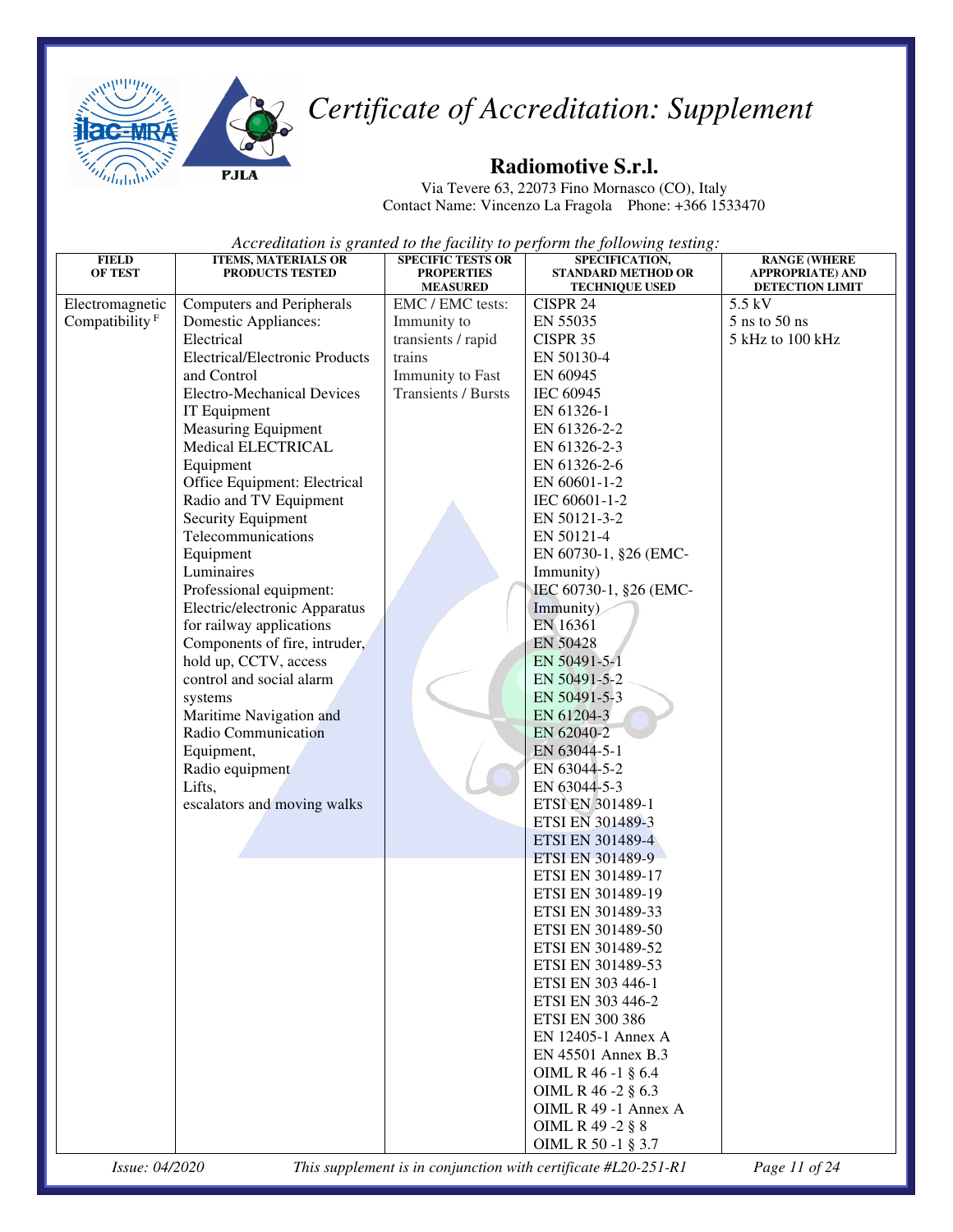



**PJL** 

## *Certificate of Accreditation: Supplement*

#### **Radiomotive S.r.l.**

Via Tevere 63, 22073 Fino Mornasco (CO), Italy Contact Name: Vincenzo La Fragola Phone: +366 1533470

*Accreditation is granted to the facility to perform the following testing:*

| <b>FIELD</b><br><b>OF TEST</b> | <b>ITEMS, MATERIALS OR</b><br><b>PRODUCTS TESTED</b> | <b>SPECIFIC TESTS OR</b><br><b>PROPERTIES</b><br><b>MEASURED</b> | SPECIFICATION,<br><b>STANDARD METHOD OR</b><br><b>TECHNIQUE USED</b> | <b>RANGE (WHERE</b><br><b>APPROPRIATE) AND</b><br>DETECTION LIMIT |
|--------------------------------|------------------------------------------------------|------------------------------------------------------------------|----------------------------------------------------------------------|-------------------------------------------------------------------|
| Electromagnetic                | <b>Computers and Peripherals</b>                     | EMC / EMC tests:                                                 | OIML R 51 -1 Annex A.6.3                                             | 5.5 kV                                                            |
| Compatibility <sup>F</sup>     | Domestic Appliances:                                 | Immunity to                                                      | OIML R 51 -2 § 9                                                     | $5$ ns to $50$ ns                                                 |
|                                | Electrical                                           | transients / rapid                                               | OIML R 76 -1 Annex B.3                                               | 5 kHz to 100 kHz                                                  |
|                                | <b>Electrical/Electronic Products</b>                | trains                                                           |                                                                      |                                                                   |
|                                | and Control                                          | Immunity to Fast                                                 |                                                                      |                                                                   |
|                                | <b>Electro-Mechanical Devices</b>                    | Transients / Bursts                                              |                                                                      |                                                                   |
|                                | IT Equipment                                         | EMC / EMC tests:                                                 | EN 12016                                                             | 5 kV                                                              |
|                                | <b>Measuring Equipment</b>                           | High energy                                                      | EN 61000-4-5                                                         | $1.2/50$ (8/20) $\mu s$                                           |
|                                | Medical ELECTRICAL                                   | impulse immunity                                                 | IEC 61000-4-5                                                        |                                                                   |
|                                | Equipment                                            | (Surge) /                                                        | EN IEC 55014-2                                                       |                                                                   |
|                                | Office Equipment: Electrical                         | Immunity to Surge                                                | <b>CISPR 14-2</b>                                                    |                                                                   |
|                                | Radio and TV Equipment                               |                                                                  | EN 61000-6-1                                                         |                                                                   |
|                                | Security Equipment                                   |                                                                  | IEC 61000-6-1                                                        |                                                                   |
|                                | Telecommunications                                   |                                                                  | EN 61000-6-2                                                         |                                                                   |
|                                | Equipment                                            |                                                                  | IEC 61000-6-2                                                        |                                                                   |
|                                | Luminaires                                           |                                                                  | EN 61547                                                             |                                                                   |
|                                | Professional equipment:                              |                                                                  | IEC 61547                                                            |                                                                   |
|                                | Electric/electronic Apparatus                        |                                                                  | EN 55024                                                             |                                                                   |
|                                | for railway applications                             |                                                                  | <b>CISPR 24</b>                                                      |                                                                   |
|                                | Components of fire, intruder,                        |                                                                  | EN 55035                                                             |                                                                   |
|                                | hold up, CCTV, access<br>control and social alarm    |                                                                  | CISPR 35                                                             |                                                                   |
|                                |                                                      |                                                                  | EN 50130-4                                                           |                                                                   |
|                                | systems<br>Maritime Navigation and                   |                                                                  | EN 60945<br>IEC 60945                                                |                                                                   |
|                                | Radio Communication                                  |                                                                  | EN 61326-1                                                           |                                                                   |
|                                | Equipment,                                           |                                                                  | EN 61326-2-2                                                         |                                                                   |
|                                | Radio equipment                                      |                                                                  | EN 61326-2-3                                                         |                                                                   |
|                                | Lifts,                                               |                                                                  | EN 61326-2-6                                                         |                                                                   |
|                                | escalators and moving walks                          |                                                                  | EN 60601-1-2                                                         |                                                                   |
|                                |                                                      |                                                                  | IEC 60601-1-2                                                        |                                                                   |
|                                |                                                      |                                                                  | EN 50121-3-2                                                         |                                                                   |
|                                |                                                      |                                                                  | EN 50121-4                                                           |                                                                   |
|                                |                                                      |                                                                  | EN 60730-1, §26 (EMC-                                                |                                                                   |
|                                |                                                      |                                                                  | Immunity)                                                            |                                                                   |
|                                |                                                      |                                                                  | IEC 60730-1, §26 (EMC-                                               |                                                                   |
|                                |                                                      |                                                                  | Immunity)                                                            |                                                                   |
|                                |                                                      |                                                                  | EN 16361                                                             |                                                                   |
|                                |                                                      |                                                                  | EN 50428                                                             |                                                                   |
|                                |                                                      |                                                                  | EN 50491-5-1                                                         |                                                                   |
|                                |                                                      |                                                                  | EN 50491-5-2                                                         |                                                                   |
|                                |                                                      |                                                                  | EN 50491-5-3                                                         |                                                                   |
|                                |                                                      |                                                                  | EN 61204-3                                                           |                                                                   |
|                                |                                                      |                                                                  | EN 62040-2                                                           |                                                                   |
|                                |                                                      |                                                                  | EN 63044-5-1                                                         |                                                                   |
|                                |                                                      |                                                                  | EN 63044-5-2                                                         |                                                                   |
|                                |                                                      |                                                                  | EN 63044-5-3<br>ETSI EN 301489-1                                     |                                                                   |
|                                |                                                      |                                                                  | ETSI EN 301489-3                                                     |                                                                   |
|                                |                                                      |                                                                  |                                                                      |                                                                   |

*Issue: 04/2020 This supplement is in conjunction with certificate #L20-251-R1 Page 12 of 24*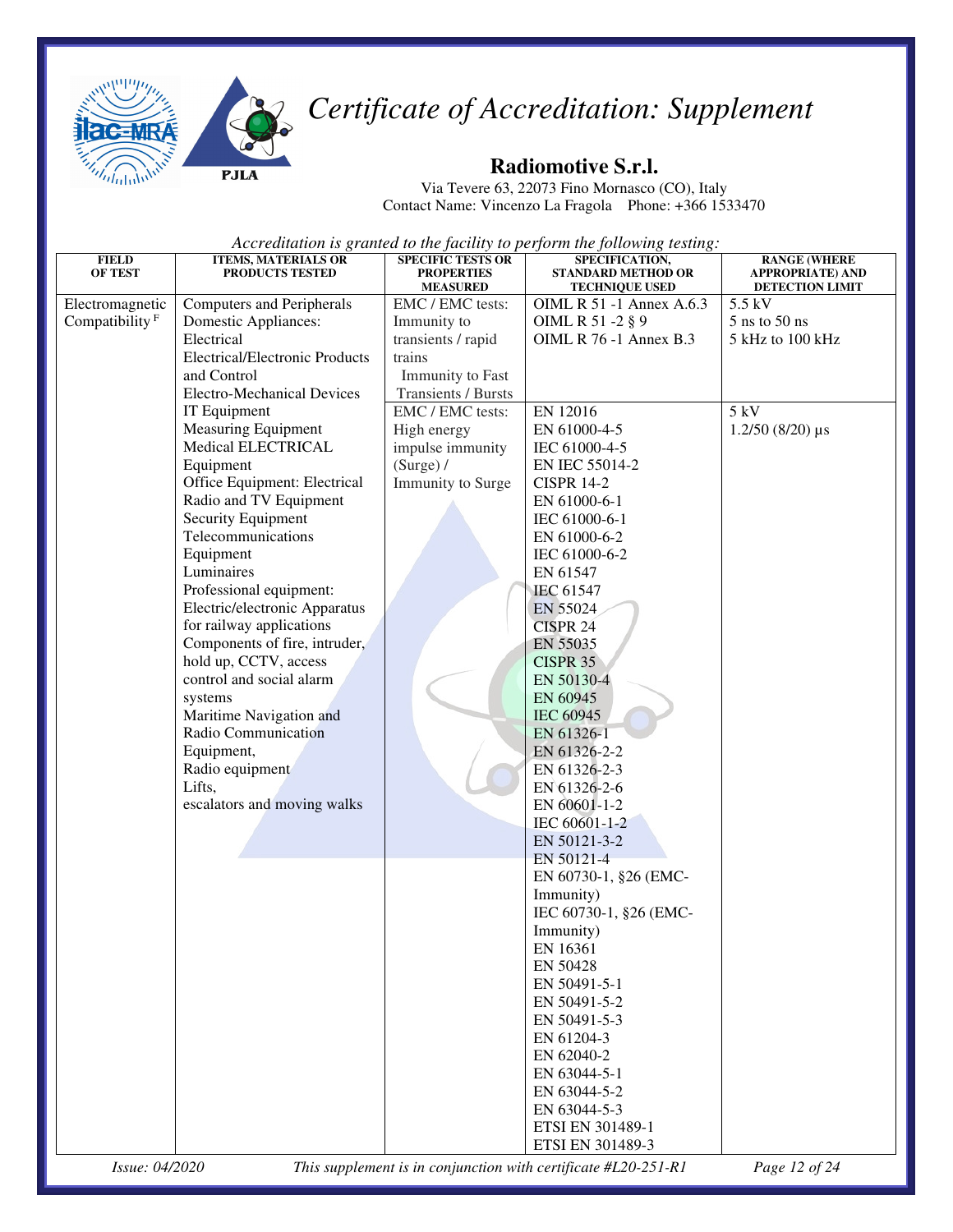



#### **Radiomotive S.r.l.**

Via Tevere 63, 22073 Fino Mornasco (CO), Italy Contact Name: Vincenzo La Fragola Phone: +366 1533470

*Accreditation is granted to the facility to perform the following testing:* 

| <b>FIELD</b><br><b>OF TEST</b>                | <b>ITEMS, MATERIALS OR</b><br><b>PRODUCTS TESTED</b>                                                                                                                                                                                                                                                                                                                                                                                                                                                                                                                                                                                    | <b>SPECIFIC TESTS OR</b><br><b>PROPERTIES MEASURED</b>                             | SPECIFICATION,<br><b>STANDARD METHOD OR</b><br><b>TECHNIQUE USED</b>                                                                                                                                                                                                                                                                                                                                                                                                                                                                                                 | <b>RANGE (WHERE</b><br><b>APPROPRIATE</b> )<br><b>AND DETECTION</b><br>LIMIT                          |
|-----------------------------------------------|-----------------------------------------------------------------------------------------------------------------------------------------------------------------------------------------------------------------------------------------------------------------------------------------------------------------------------------------------------------------------------------------------------------------------------------------------------------------------------------------------------------------------------------------------------------------------------------------------------------------------------------------|------------------------------------------------------------------------------------|----------------------------------------------------------------------------------------------------------------------------------------------------------------------------------------------------------------------------------------------------------------------------------------------------------------------------------------------------------------------------------------------------------------------------------------------------------------------------------------------------------------------------------------------------------------------|-------------------------------------------------------------------------------------------------------|
| Electromagnetic<br>Compatibility <sup>F</sup> | <b>Computers and Peripherals</b><br><b>Domestic Appliances:</b><br>Electrical<br><b>Electrical/Electronic Products</b><br>and Control<br><b>Electro-Mechanical Devices</b><br>IT Equipment<br><b>Measuring Equipment</b><br>Medical ELECTRICAL<br>Equipment<br>Office Equipment: Electrical<br>Radio and TV Equipment<br>Security Equipment<br>Telecommunications<br>Equipment<br>Luminaires<br>Professional equipment:<br>Electric/electronic Apparatus<br>for railway applications<br>Components of fire, intruder,<br>hold up, CCTV, access<br>control and social alarm<br>systems<br>Maritime Navigation and<br>Radio Communication | EMC / EMC tests:<br>High energy impulse<br>immunity (Surge) /<br>Immunity to Surge | ETSI EN 301489-4<br>ETSI EN 301489-9<br>ETSI EN 301489-17<br>ETSI EN 301489-19<br>ETSI EN 301489-33<br>ETSI EN 301489-50<br>ETSI EN 301489-52<br>ETSI EN 301489-53<br>ETSI EN 303 446-1<br>ETSI EN 303 446-2<br><b>ETSI EN 300 386</b><br>EN 12405-1 Annex A<br>EN 45501 Annex B.3<br>OIML R 46 -1 § 6.4<br>OIML R 46 -2 § 6.3<br>OIML R 49 -1 Annex A<br>OIML R 49 -2 § 8<br>OIML R 50 -1 § 3.7<br>OIML R 50 -2 § 7.3<br><b>OIML R 51 -1 Annex A.6.3</b><br>OIML R 51 -2 § 9<br><b>OIML R 76 -1 Annex B.3</b><br>OIML R 76 -2 § 12<br>OIML R 137 -1/-2 Annex<br>A.7 | 5 kV<br>$1.2/50$ (8/20) µs                                                                            |
|                                               | Equipment,<br>Radio equipment<br>Lifts,<br>escalators and moving walks                                                                                                                                                                                                                                                                                                                                                                                                                                                                                                                                                                  | EMC / EMC tests:<br>Immunity to electrostatic<br>discharge                         | EN 12016<br>EN 61000-4-2<br>IEC 61000-4-2<br>EN IEC 55014-2<br><b>CISPR 14-2</b><br>EN 61000-6-1<br>IEC 61000-6-1<br>EN 61000-6-2<br>IEC 61000-6-2<br>EN 61547<br>IEC 61547<br>EN 55024<br>CISPR 24<br>EN 55035<br><b>CISPR 35</b><br>EN 50130-4<br>EN 60945<br>IEC 60945<br>EN 61326-1<br>EN 61326-2-2<br>EN 61326-2-3<br>EN 61326-2-6                                                                                                                                                                                                                              | Contact<br>Discharge:<br>$± 8$ (charge<br>voltage);<br>Air Discharge: $\pm$<br>15 (charge<br>voltage) |

*Issue: 04/2020 This supplement is in conjunction with certificate #L20-251-R1 Page 13 of 24*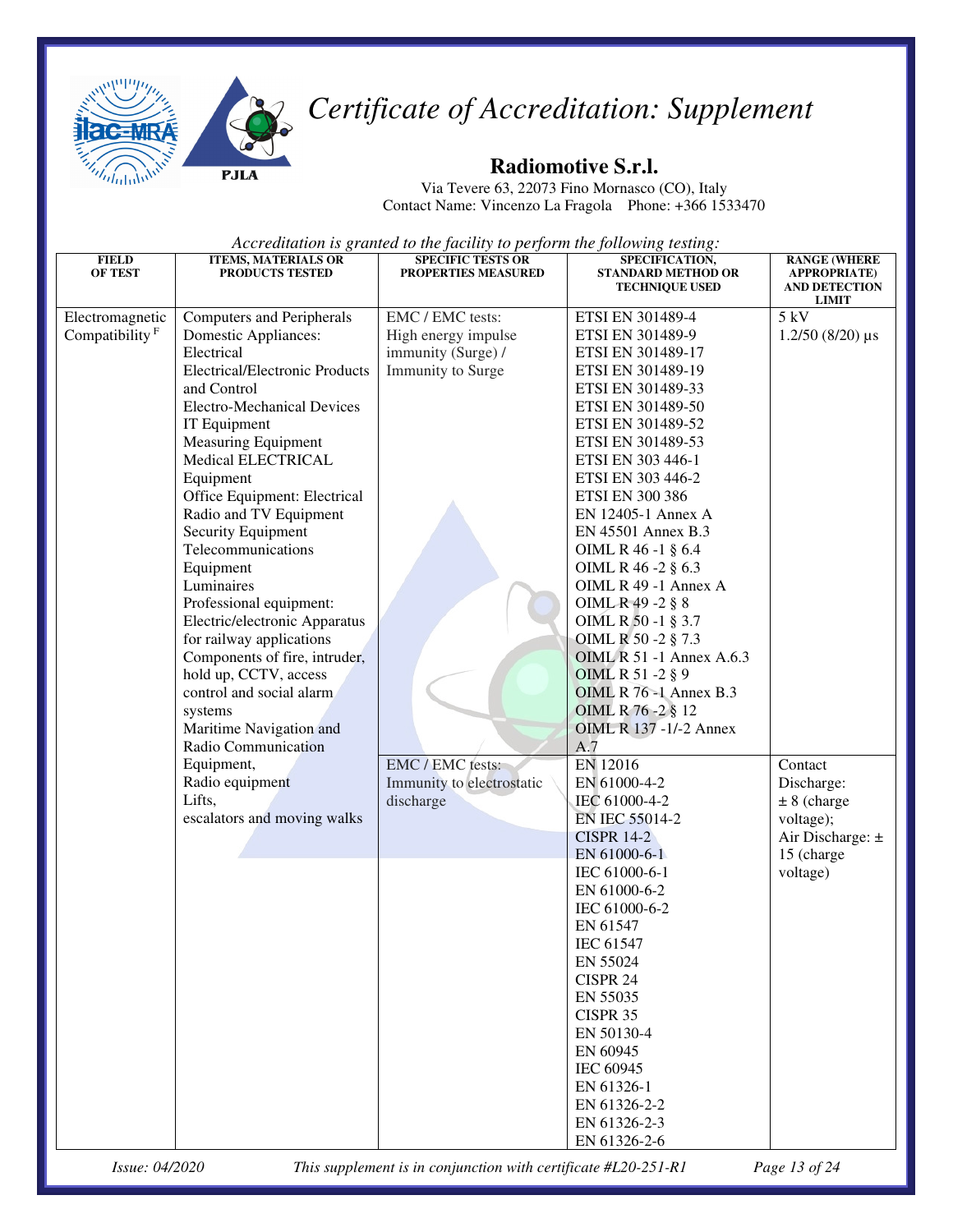



#### **Radiomotive S.r.l.**

Via Tevere 63, 22073 Fino Mornasco (CO), Italy Contact Name: Vincenzo La Fragola Phone: +366 1533470

| <b>FIELD</b><br><b>OF TEST</b>       | <b>ITEMS, MATERIALS OR</b><br><b>PRODUCTS TESTED</b>                                                                                                                                                                                                                                                                                                                                                                                                                                                                                                                                                                                                                                                              | <b>SPECIFIC TESTS OR</b><br>PROPERTIES MEASURED            | SPECIFICATION,<br><b>STANDARD METHOD OR</b><br><b>TECHNIQUE USED</b>                                                                                                                                                                                                                                                                                                                                                                                                                                                                                               | <b>RANGE (WHERE</b><br><b>APPROPRIATE</b> )<br><b>AND DETECTION</b><br><b>LIMIT</b>                   |
|--------------------------------------|-------------------------------------------------------------------------------------------------------------------------------------------------------------------------------------------------------------------------------------------------------------------------------------------------------------------------------------------------------------------------------------------------------------------------------------------------------------------------------------------------------------------------------------------------------------------------------------------------------------------------------------------------------------------------------------------------------------------|------------------------------------------------------------|--------------------------------------------------------------------------------------------------------------------------------------------------------------------------------------------------------------------------------------------------------------------------------------------------------------------------------------------------------------------------------------------------------------------------------------------------------------------------------------------------------------------------------------------------------------------|-------------------------------------------------------------------------------------------------------|
| Electromagnetic<br>Compatibility $F$ | <b>Computers and Peripherals</b><br><b>Domestic Appliances:</b><br>Electrical<br><b>Electrical/Electronic Products</b><br>and Control<br><b>Electro-Mechanical Devices</b><br>IT Equipment<br><b>Measuring Equipment</b><br>Medical ELECTRICAL<br>Equipment<br>Office Equipment: Electrical<br>Radio and TV Equipment<br>Security Equipment<br>Telecommunications<br>Equipment<br>Luminaires<br>Professional equipment:<br>Electric/electronic Apparatus<br>for railway applications<br>Components of fire, intruder,<br>hold up, CCTV, access<br>control and social alarm<br>systems<br>Maritime Navigation and<br>Radio Communication<br>Equipment,<br>Radio equipment<br>Lifts,<br>escalators and moving walks | EMC / EMC tests:<br>Immunity to electrostatic<br>discharge | EN 60601-1-2<br>IEC 60601-1-2<br>EN 50121-3-2<br>EN 50121-4<br>EN 60730-1, §26 (EMC-<br>Immunity)<br>IEC 60730-1, §26 (EMC-<br>Immunity)<br>EN 16361<br>EN 50428<br>EN 50491-5-1<br>EN 50491-5-2<br>EN 50491-5-3<br>EN 61204-3<br>EN 62040-2<br>EN 63044-5-1<br>EN 63044-5-2<br>EN 63044-5-3<br>ETSI EN 301489-1<br><b>ETSI EN 301489-3</b><br><b>ETSI EN 301489-4</b><br>ETSI EN 301489-9<br>ETSI EN 301489-17<br>ETSI EN 301489-19<br>ETSI EN 301489-33<br>ETSI EN 301489-50<br>ETSI EN 301489-52<br>ETSI EN 301489-53<br>ETSI EN 303 446-1<br>ETSI EN 303 446-2 | Contact<br>Discharge:<br>$± 8$ (charge<br>voltage);<br>Air Discharge: $\pm$<br>15 (charge<br>voltage) |
|                                      |                                                                                                                                                                                                                                                                                                                                                                                                                                                                                                                                                                                                                                                                                                                   |                                                            | <b>ETSI EN 300 386</b><br>EN 12405-1 Annex A<br>EN 45501 Annex B.3<br>OIML R 46 -1 § 6.4<br>OIML R 46 -2 § 6.3<br>OIML R 49 -1 Annex A<br>OIML R 49 -2 § 8<br>OIML R 50 -1 § 3.7<br>OIML R 50 -2 § 7.3<br>OIML R 51 -1 Annex A.6.3<br>OIML R 51 -2 § 9<br><b>OIML R 76 -1 Annex B.3</b><br>OIML R 76 -2 § 12<br>OIML R 137 -1/-2 Annex<br>A.7                                                                                                                                                                                                                      |                                                                                                       |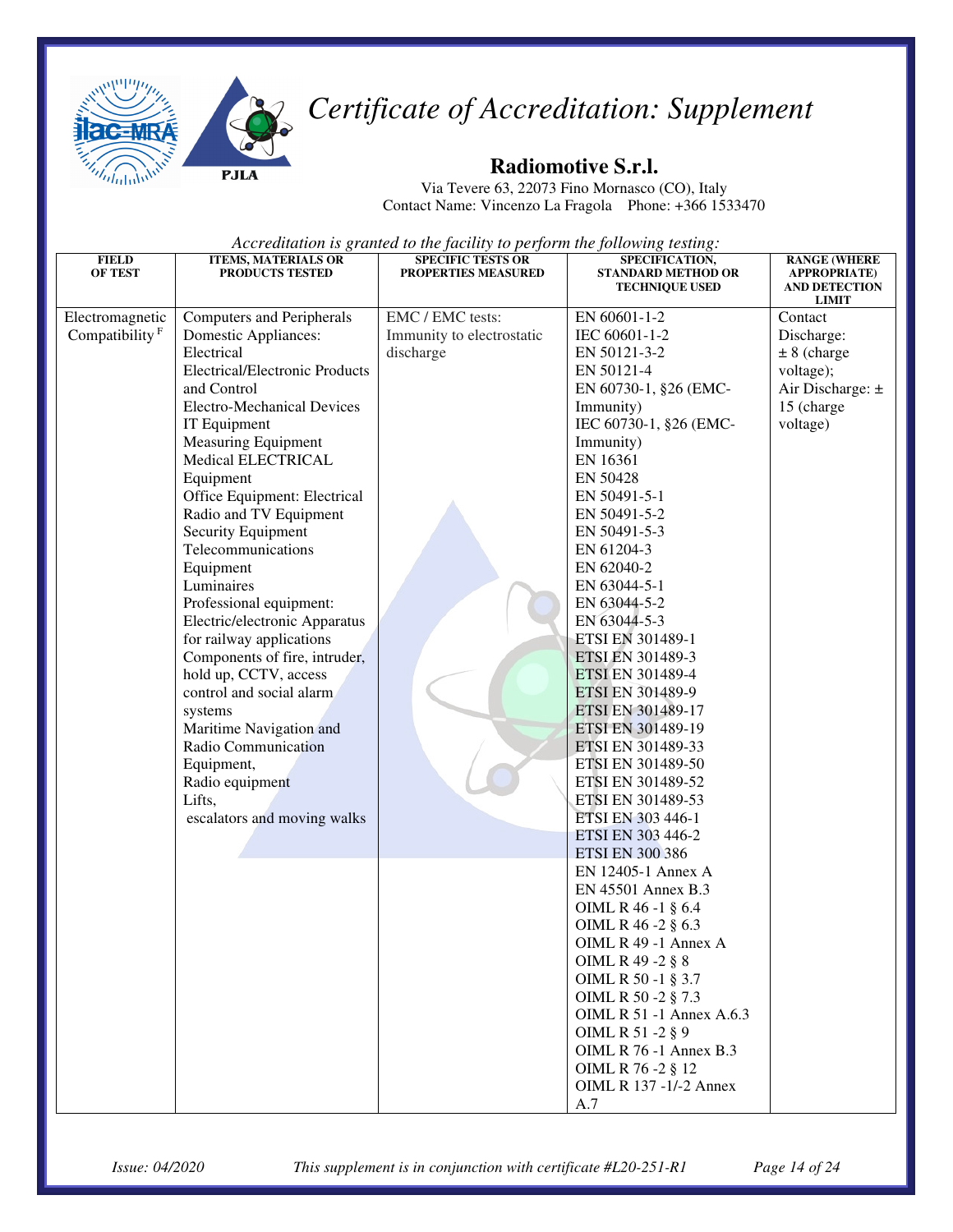



#### **Radiomotive S.r.l.**

Via Tevere 63, 22073 Fino Mornasco (CO), Italy Contact Name: Vincenzo La Fragola Phone: +366 1533470

*Accreditation is granted to the facility to perform the following testing:* 

| <b>FIELD</b>               | <b>ITEMS, MATERIALS OR</b>        | <b>SPECIFIC TESTS OR</b>  | SPECIFICATION,                                     | <b>RANGE (WHERE</b>                               |
|----------------------------|-----------------------------------|---------------------------|----------------------------------------------------|---------------------------------------------------|
| <b>OF TEST</b>             | <b>PRODUCTS TESTED</b>            | PROPERTIES MEASURED       | <b>STANDARD METHOD OR</b><br><b>TECHNIQUE USED</b> | <b>APPROPRIATE) AND</b><br><b>DETECTION LIMIT</b> |
| Electromagnetic            | <b>Computers and Peripherals</b>  | EMC / EMC tests:          | EN 12016                                           | 0 % to 100 % residual                             |
| Compatibility <sup>F</sup> | Domestic Appliances:              | immunity to voltage       | EN 61000-4-11                                      | voltage                                           |
|                            | Electrical                        | dips, short interruptions | IEC 61000-4-11                                     |                                                   |
|                            | Electrical/Electronic             | and voltage changes /     | EN IEC 55014-2                                     |                                                   |
|                            | Products and Control              | Immunity to Voltage       | <b>CISPR 14-2</b>                                  |                                                   |
|                            | <b>Electro-Mechanical Devices</b> | Dips, Interruptions and   | EN 61000-6-1                                       |                                                   |
|                            | IT Equipment                      | Variations                | IEC 61000-6-1                                      |                                                   |
|                            | <b>Measuring Equipment</b>        |                           | EN 61000-6-2                                       |                                                   |
|                            | Medical ELECTRICAL                |                           | IEC 61000-6-2                                      |                                                   |
|                            | Equipment                         |                           | EN 61547                                           |                                                   |
|                            | Office Equipment: Electrical      |                           | <b>IEC 61547</b>                                   |                                                   |
|                            | Radio and TV Equipment            |                           | EN 55024                                           |                                                   |
|                            | Security Equipment                |                           | CISPR 24                                           |                                                   |
|                            | Telecommunications                |                           | EN 55035                                           |                                                   |
|                            | Equipment                         |                           | CISPR 35                                           |                                                   |
|                            | Luminaires                        |                           | EN 50130-4                                         |                                                   |
|                            | Professional equipment:           |                           | EN 60945                                           |                                                   |
|                            | Electric/electronic Apparatus     |                           | IEC 60945                                          |                                                   |
|                            | for railway applications          |                           | EN 61326-1                                         |                                                   |
|                            | Components of fire, intruder,     |                           | EN 61326-2-2                                       |                                                   |
|                            | hold up, CCTV, access             |                           | EN 61326-2-3                                       |                                                   |
|                            | control and social alarm          |                           | EN 61326-2-6                                       |                                                   |
|                            | systems                           |                           | EN 60601-1-2                                       |                                                   |
|                            | Maritime Navigation and           |                           | IEC 60601-1-2                                      |                                                   |
|                            | Radio Communication               |                           | EN 50121-3-2                                       |                                                   |
|                            | Equipment,                        |                           | EN 50121-4                                         |                                                   |
|                            | Radio equipment                   |                           | EN 60730-1, §26                                    |                                                   |
|                            | Lifts,                            |                           | (EMC-Immunity)                                     |                                                   |
|                            | escalators and moving walks       |                           | IEC 60730-1, §26                                   |                                                   |
|                            |                                   |                           | (EMC-Immunity)<br>EN 16361                         |                                                   |
|                            |                                   |                           | <b>EN 50428</b>                                    |                                                   |
|                            |                                   |                           | EN 50491-5-1                                       |                                                   |
|                            |                                   |                           | EN 50491-5-2                                       |                                                   |
|                            |                                   |                           | EN 50491-5-3                                       |                                                   |
|                            |                                   |                           | EN 61204-3                                         |                                                   |
|                            |                                   |                           | EN 62040-2                                         |                                                   |
|                            |                                   |                           | EN 63044-5-1                                       |                                                   |
|                            |                                   |                           | EN 63044-5-2                                       |                                                   |
|                            |                                   |                           | EN 63044-5-3                                       |                                                   |
|                            |                                   |                           | ETSI EN 301489-1                                   |                                                   |
|                            |                                   |                           | ETSI EN 301489-3                                   |                                                   |
|                            |                                   |                           | ETSI EN 301489-4                                   |                                                   |
|                            |                                   |                           | ETSI EN 301489-9                                   |                                                   |
|                            |                                   |                           | ETSI EN 301489-17                                  |                                                   |
|                            |                                   |                           | ETSI EN 301489-19                                  |                                                   |
|                            |                                   |                           | ETSI EN 301489-33                                  |                                                   |
|                            |                                   |                           | ETSI EN 301489-50                                  |                                                   |
|                            |                                   |                           |                                                    |                                                   |

*Issue: 04/2020 This supplement is in conjunction with certificate #L20-251-R1 Page 15 of 24*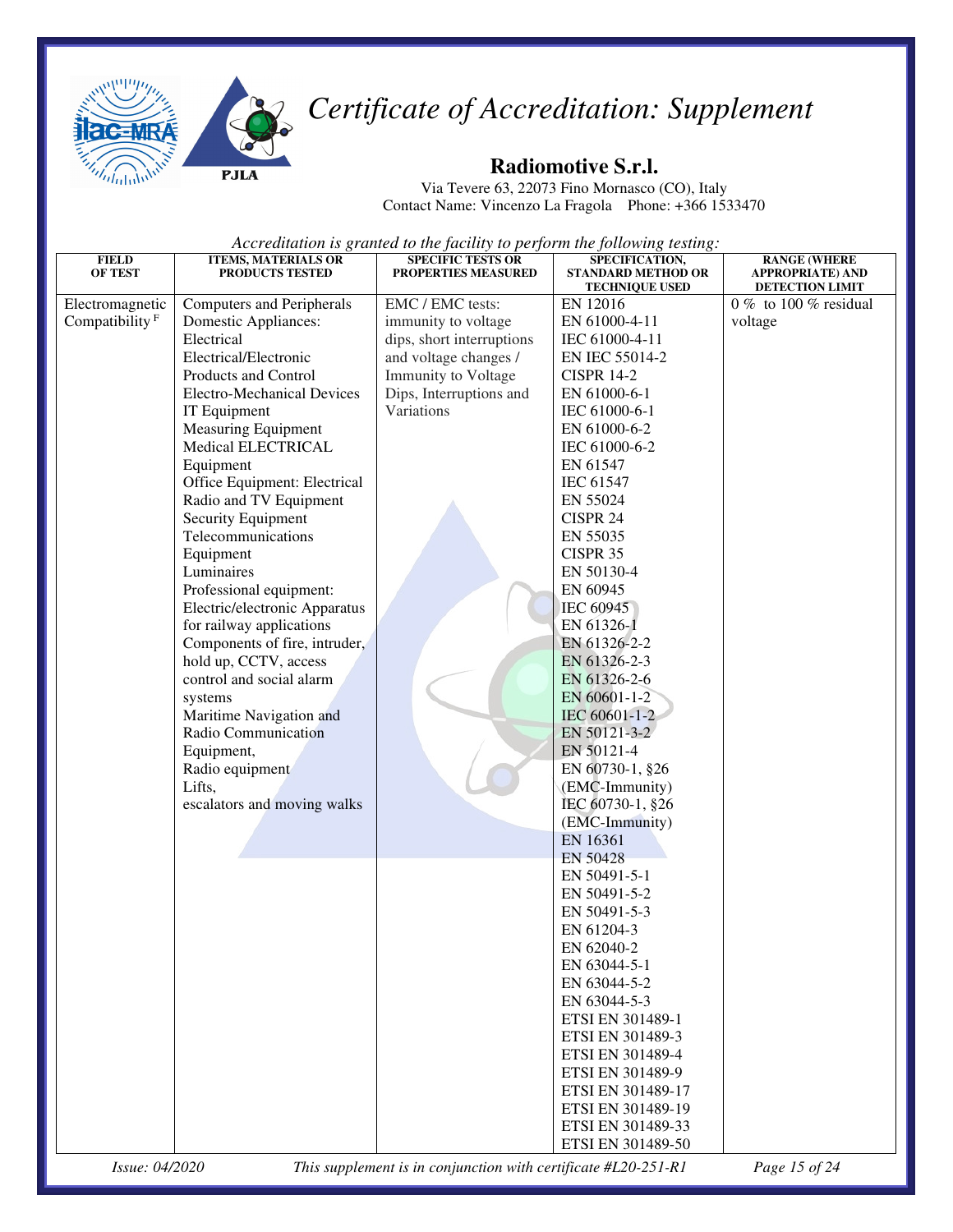

#### **Radiomotive S.r.l.**

Via Tevere 63, 22073 Fino Mornasco (CO), Italy Contact Name: Vincenzo La Fragola Phone: +366 1533470

| <b>FIELD</b>      | <b>ITEMS, MATERIALS OR</b>        | <b>SPECIFIC TESTS OR</b>            | SPECIFICATION,                             | <b>RANGE (WHERE</b>                      |
|-------------------|-----------------------------------|-------------------------------------|--------------------------------------------|------------------------------------------|
| <b>OF TEST</b>    | <b>PRODUCTS TESTED</b>            | <b>PROPERTIES</b>                   | <b>STANDARD METHOD OR</b>                  | <b>APPROPRIATE) AND</b>                  |
| Electromagnetic   | <b>Computers and Peripherals</b>  | <b>MEASURED</b><br>EMC / EMC tests: | <b>TECHNIQUE USED</b><br>ETSI EN 301489-52 | DETECTION LIMIT<br>0 % to 100 % residual |
|                   |                                   |                                     |                                            |                                          |
| Compatibility $F$ | <b>Domestic Appliances:</b>       | immunity to voltage                 | ETSI EN 301489-53                          | voltage                                  |
|                   | Electrical                        | dips, short                         | ETSI EN 303 446-1                          |                                          |
|                   | Electrical/Electronic             | interruptions and                   | ETSI EN 303 446-2                          |                                          |
|                   | Products and Control              | voltage changes /                   | <b>ETSI EN 300 386</b>                     |                                          |
|                   | <b>Electro-Mechanical Devices</b> | Immunity to                         | EN 12405-1 Annex A                         |                                          |
|                   | IT Equipment                      | Voltage Dips,                       | EN 45501 Annex B.3                         |                                          |
|                   | <b>Measuring Equipment</b>        | Interruptions and                   | OIML R 46 -1 § 6.4                         |                                          |
|                   | <b>Medical ELECTRICAL</b>         | Variations                          | OIML R 46 -2 § 6.3                         |                                          |
|                   | Equipment                         |                                     | OIML $R$ 49 -1 Annex A                     |                                          |
|                   | Office Equipment:                 |                                     | OIML R 49 -2 § 8                           |                                          |
|                   | Electrical                        |                                     | OIML R 50 -1 § 3.7                         |                                          |
|                   | Radio and TV Equipment            |                                     | OIML R 50 -2 § 7.3                         |                                          |
|                   | Security Equipment                |                                     | <b>OIML R 51 -1 Annex A.6.3</b>            |                                          |
|                   | Telecommunications                |                                     | OIML R 51 -2 § 9                           |                                          |
|                   | Equipment                         |                                     | <b>OIML R 76 -1 Annex B.3</b>              |                                          |
|                   | Luminaires                        |                                     | OIML R 76-2 § 12                           |                                          |
|                   | Professional equipment:           |                                     | OIML R 137 -1/-2 Annex                     |                                          |
|                   | Electric/electronic               |                                     | A.7                                        |                                          |
|                   | Apparatus for railway             |                                     |                                            |                                          |
|                   | applications                      |                                     |                                            |                                          |
|                   | Components of fire,               |                                     |                                            |                                          |
|                   | intruder, hold up, CCTV,          |                                     |                                            |                                          |
|                   | access                            |                                     |                                            |                                          |
|                   | control and social alarm          |                                     |                                            |                                          |
|                   | systems                           |                                     |                                            |                                          |
|                   | Maritime Navigation and           |                                     |                                            |                                          |
|                   | Radio Communication               |                                     |                                            |                                          |
|                   | Equipment,                        |                                     |                                            |                                          |
|                   |                                   |                                     |                                            |                                          |
|                   | Radio equipment                   |                                     |                                            |                                          |
|                   | Lifts,                            |                                     |                                            |                                          |
|                   | escalators and moving walks       |                                     |                                            |                                          |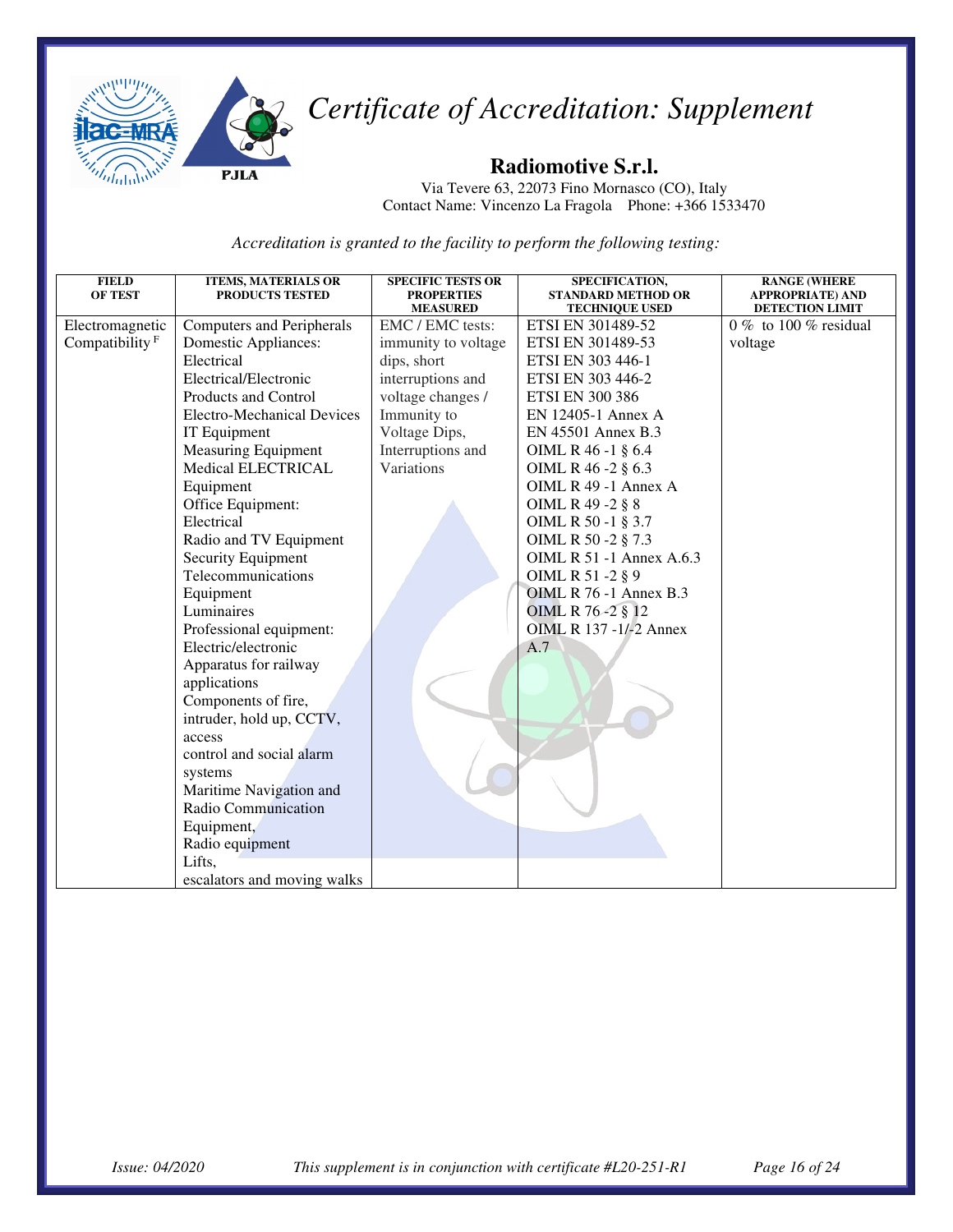



#### **Radiomotive S.r.l.**

Via Tevere 63, 22073 Fino Mornasco (CO), Italy Contact Name: Vincenzo La Fragola Phone: +366 1533470

*Accreditation is granted to the facility to perform the following testing:* 

| <b>FIELD</b>               | <b>ITEMS, MATERIALS OR</b>         | <b>SPECIFIC TESTS</b>            | SPECIFICATION,                    | <b>RANGE</b>                          |
|----------------------------|------------------------------------|----------------------------------|-----------------------------------|---------------------------------------|
| <b>OF TEST</b>             | <b>PRODUCTS TESTED</b>             | OR PROPERTIES<br><b>MEASURED</b> | STANDARD METHOD OR TECHNIQUE USED | <b>(WHERE)</b><br><b>APPROPRIATE)</b> |
|                            |                                    |                                  |                                   | <b>AND</b>                            |
|                            |                                    |                                  |                                   | <b>DETECTION</b><br><b>LIMIT</b>      |
| Electromagnetic            | Computers and Peripherals          | Prove EMC /                      | EN 61000-4-9                      | $8/20 \ \mu s$                        |
| Compatibility <sup>F</sup> | <b>Domestic Appliances:</b>        | <b>EMC</b> tests:                | IEC 61000-4-9                     | 300 A/m                               |
|                            | Electrical                         | Immunità ai                      | EN IEC 55014-2                    |                                       |
|                            | Electrical/Electronic              | campi magnetici                  | <b>CISPR 14-2</b>                 |                                       |
|                            | Products and Control               | impulsivi/                       | EN 61000-6-1                      |                                       |
|                            | <b>Electro-Mechanical Devices</b>  | Impulse                          | IEC 61000-6-1                     |                                       |
|                            | IT Equipment                       | magnetic                         | EN 61000-6-2                      |                                       |
|                            | <b>Measuring Equipment</b>         | field immunity                   | IEC 61000-6-2                     |                                       |
|                            | Medical ELECTRICAL                 | test                             | EN 61547                          |                                       |
|                            | Equipment                          |                                  | <b>IEC 61547</b>                  |                                       |
|                            | Office Equipment:                  |                                  | EN 55024                          |                                       |
|                            | Electrical                         |                                  | CISPR 24                          |                                       |
|                            | Radio and TV Equipment             |                                  | EN 55035                          |                                       |
|                            | Security Equipment                 |                                  | CISPR 35                          |                                       |
|                            | Telecommunications                 |                                  | EN 50130-4                        |                                       |
|                            | Equipment                          |                                  | EN 60945                          |                                       |
|                            | Luminaires                         |                                  | <b>IEC 60945</b>                  |                                       |
|                            | Professional equipment:            |                                  | EN 61326-1                        |                                       |
|                            | Electric/electronic                |                                  | EN 61326-2-2                      |                                       |
|                            | Apparatus for railway              |                                  | EN 61326-2-3                      |                                       |
|                            | applications                       |                                  | EN 61326-2-6                      |                                       |
|                            | Components of fire,                |                                  | EN 60601-1-2                      |                                       |
|                            | intruder, hold up, CCTV,<br>access |                                  | IEC 60601-1-2<br>EN 50121-3-2     |                                       |
|                            | control and social alarm           |                                  | EN 50121-4                        |                                       |
|                            | systems                            |                                  | EN 60730-1, §26 (EMC-Immunity)    |                                       |
|                            | Maritime Navigation and            |                                  | IEC 60730-1, §26 (EMC-Immunity)   |                                       |
|                            | Radio Communication                |                                  | EN 16361                          |                                       |
|                            | Equipment,                         |                                  | EN 50428                          |                                       |
|                            | Radio equipment                    |                                  | EN 50491-5-1                      |                                       |
|                            | Lifts,                             |                                  | EN 50491-5-2                      |                                       |
|                            | escalators and moving              |                                  | EN 50491-5-3                      |                                       |
|                            | walks                              |                                  | EN 61204-3                        |                                       |
|                            |                                    |                                  | EN 62040-2                        |                                       |
|                            |                                    |                                  | EN 63044-5-1                      |                                       |
|                            |                                    |                                  | EN 63044-5-2                      |                                       |
|                            |                                    |                                  | EN 63044-5-3                      |                                       |
|                            |                                    |                                  | ETSI EN 301489-1                  |                                       |
|                            |                                    |                                  | ETSI EN 301489-3                  |                                       |
|                            |                                    |                                  | ETSI EN 301489-4                  |                                       |
|                            |                                    |                                  | ETSI EN 301489-9                  |                                       |
|                            |                                    |                                  | ETSI EN 301489-17                 |                                       |
|                            |                                    |                                  | ETSI EN 301489-19                 |                                       |
|                            |                                    |                                  | ETSI EN 301489-33                 |                                       |
|                            |                                    |                                  | ETSI EN 301489-50                 |                                       |

*Issue: 04/2020 This supplement is in conjunction with certificate #L20-251-R1 Page 17 of 24*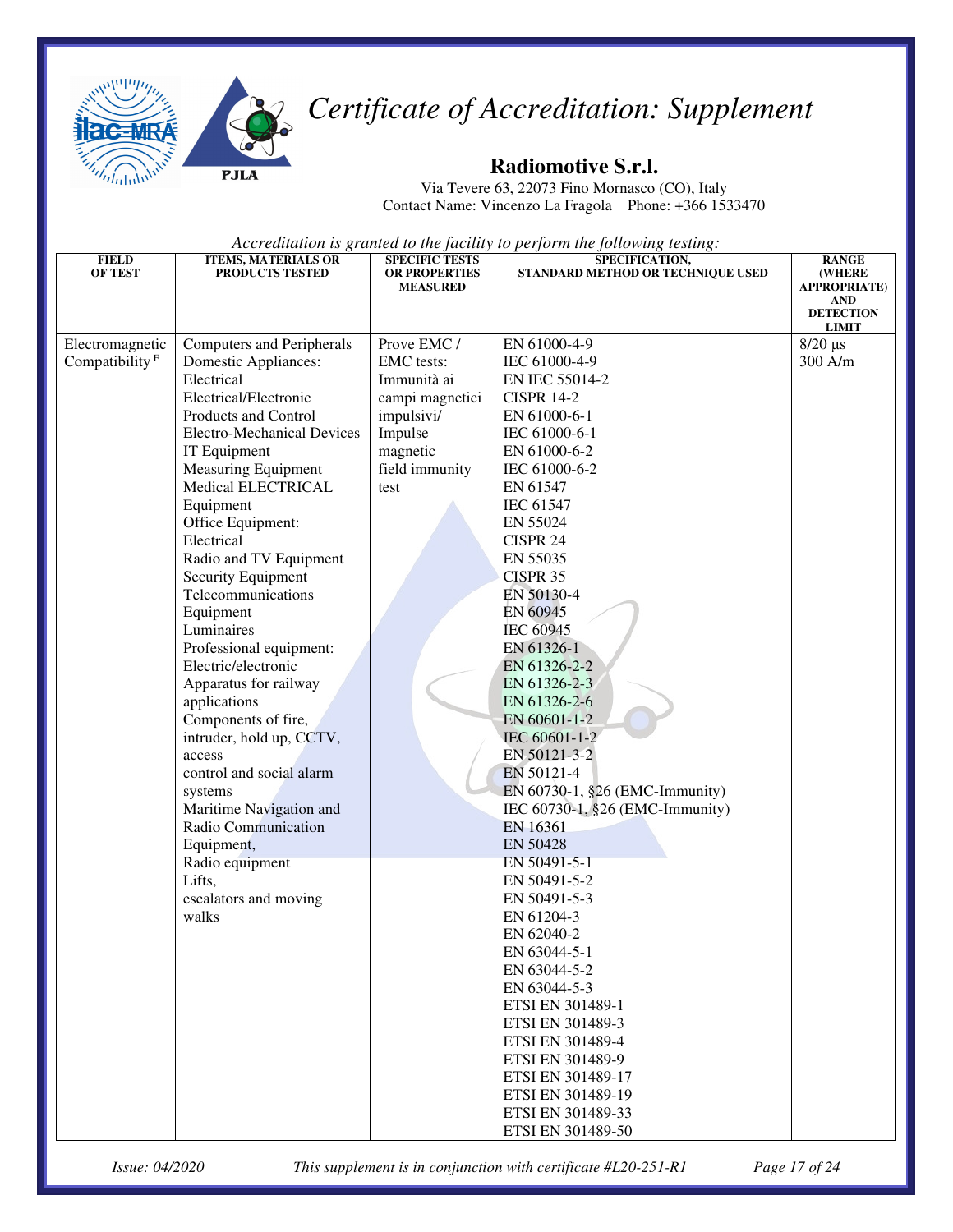

#### **Radiomotive S.r.l.**

Via Tevere 63, 22073 Fino Mornasco (CO), Italy Contact Name: Vincenzo La Fragola Phone: +366 1533470

| <b>FIELD</b>               | <b>ITEMS, MATERIALS OR</b>        | <b>SPECIFIC TESTS OR</b>             | SPECIFICATION,                                                 | <b>RANGE (WHERE</b>                               |
|----------------------------|-----------------------------------|--------------------------------------|----------------------------------------------------------------|---------------------------------------------------|
| <b>OF TEST</b>             | <b>PRODUCTS TESTED</b>            | <b>PROPERTIES</b><br><b>MEASURED</b> | <b>STANDARD METHOD OR</b><br><b>TECHNIQUE USED</b>             | <b>APPROPRIATE) AND</b><br><b>DETECTION LIMIT</b> |
| Electromagnetic            | <b>Computers and Peripherals</b>  | Prove EMC / EMC                      | ETSI EN 301489-52                                              | $8/20 \,\mu s$                                    |
| Compatibility <sup>F</sup> | <b>Domestic Appliances:</b>       | tests:                               | ETSI EN 301489-53                                              | 300 A/m                                           |
|                            | Electrical                        | Impulse magnetic                     | ETSI EN 303 446-1                                              |                                                   |
|                            | Electrical/Electronic             | field immunity test                  | ETSI EN 303 446-2                                              |                                                   |
|                            | Products and Control              |                                      | <b>ETSI EN 300 386</b>                                         |                                                   |
|                            | <b>Electro-Mechanical Devices</b> |                                      | EN 12405-1 Annex A                                             |                                                   |
|                            |                                   |                                      |                                                                |                                                   |
|                            | IT Equipment                      |                                      | EN 45501 Annex B.3                                             |                                                   |
|                            | <b>Measuring Equipment</b>        |                                      | OIML R 46 -1 § 6.4                                             |                                                   |
|                            | Medical ELECTRICAL                |                                      | OIML R 46 -2 § 6.3                                             |                                                   |
|                            | Equipment                         |                                      | OIML R 49 -1 Annex A                                           |                                                   |
|                            | Office Equipment: Electrical      |                                      | OIML R 49 -2 § 8                                               |                                                   |
|                            | Radio and TV Equipment            |                                      | OIML R 50 -1 § 3.7                                             |                                                   |
|                            | Security Equipment                |                                      | OIML R 50 -2 § 7.3                                             |                                                   |
|                            | Telecommunications                |                                      | OIML R 51 -1 Annex A.6.3                                       |                                                   |
|                            | Equipment                         |                                      | OIML R 51 -2 § 9                                               |                                                   |
|                            | Luminaires                        |                                      | OIML R 76 -1 Annex B.3                                         |                                                   |
|                            | Professional equipment:           |                                      | OIML R 76 - 2 § 12                                             |                                                   |
|                            | Electric/electronic Apparatus     |                                      | <b>OIML R 137 -1/-2 Annex</b>                                  |                                                   |
|                            | for railway applications          |                                      | A.7.                                                           |                                                   |
|                            | Components of fire, intruder,     | EMC / EMC tests:                     | EN 12016                                                       | 50 Hz to 60 Hz                                    |
|                            | hold up, CCTV, access             | Immunity to                          | EN 61000-4-8                                                   | 0 A/m to 100 A/m                                  |
|                            | control and social alarm          | magnetic fields at                   | IEC 61000-4-8                                                  |                                                   |
|                            | systems                           | network frequency                    | EN IEC 55014-2                                                 |                                                   |
|                            | Maritime Navigation and           |                                      | <b>CISPR 14-2</b>                                              |                                                   |
|                            | Radio Communication               |                                      | EN 61000-6-1                                                   |                                                   |
|                            | Equipment,                        |                                      | IEC 61000-6-1                                                  |                                                   |
|                            | Radio equipment                   |                                      | EN 61000-6-2                                                   |                                                   |
|                            | Lifts,                            |                                      | IEC 61000-6-2                                                  |                                                   |
|                            | escalators and moving walks       |                                      | EN 61547                                                       |                                                   |
|                            |                                   |                                      | IEC 61547                                                      |                                                   |
|                            |                                   |                                      | EN 55024                                                       |                                                   |
|                            |                                   |                                      | <b>CISPR 24</b>                                                |                                                   |
|                            |                                   |                                      | EN 55035                                                       |                                                   |
|                            |                                   |                                      | CISPR 35                                                       |                                                   |
|                            |                                   |                                      |                                                                |                                                   |
|                            |                                   |                                      | EN 50130-4                                                     |                                                   |
|                            |                                   |                                      | EN 60945                                                       |                                                   |
|                            |                                   |                                      | IEC 60945                                                      |                                                   |
|                            |                                   |                                      | EN 61326-1                                                     |                                                   |
|                            |                                   |                                      | EN 61326-2-2                                                   |                                                   |
|                            |                                   |                                      | EN 61326-2-3                                                   |                                                   |
|                            |                                   |                                      | EN 61326-2-6                                                   |                                                   |
|                            |                                   |                                      | EN 60601-1-2                                                   |                                                   |
|                            |                                   |                                      | IEC 60601-1-2                                                  |                                                   |
|                            |                                   |                                      | EN 50121-3-2                                                   |                                                   |
|                            |                                   |                                      | EN 50121-4                                                     |                                                   |
|                            |                                   |                                      | EN 60730-1, §26 (EMC-                                          |                                                   |
|                            |                                   |                                      | Immunity)                                                      |                                                   |
| Issue: 04/2020             |                                   |                                      | This supplement is in conjunction with certificate #L20-251-R1 | Page 18 of 24                                     |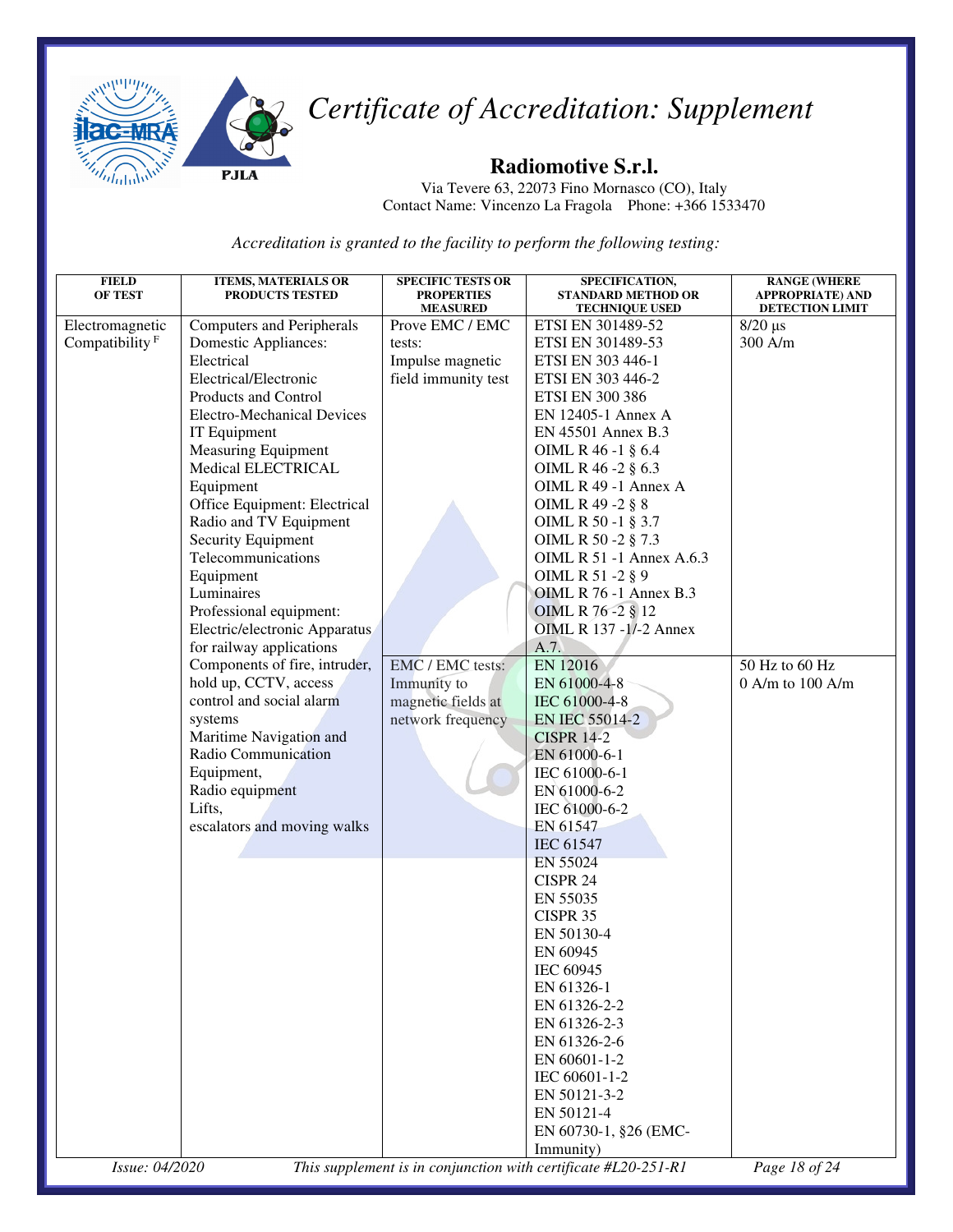



#### **Radiomotive S.r.l.**

Via Tevere 63, 22073 Fino Mornasco (CO), Italy Contact Name: Vincenzo La Fragola Phone: +366 1533470

| <b>FIELD</b><br><b>OF TEST</b> | <b>ITEMS, MATERIALS OR</b><br>PRODUCTS TESTED | <b>SPECIFIC TESTS OR</b><br><b>PROPERTIES</b> | SPECIFICATION,<br><b>STANDARD METHOD OR</b> | <b>RANGE (WHERE</b><br><b>APPROPRIATE) AND</b> |
|--------------------------------|-----------------------------------------------|-----------------------------------------------|---------------------------------------------|------------------------------------------------|
|                                |                                               | <b>MEASURED</b>                               | <b>TECHNIQUE USED</b>                       | <b>DETECTION LIMIT</b>                         |
| Electromagnetic                | <b>Computers and Peripherals</b>              | EMC / EMC tests:                              | IEC 60730-1, §26 (EMC-                      | 50 Hz to 60 Hz                                 |
| Compatibility <sup>F</sup>     | <b>Domestic Appliances:</b>                   | Immunity to                                   | Immunity)                                   | $0$ A/m to $100$ A/m                           |
|                                | Electrical                                    | magnetic fields at                            | EN 16361                                    |                                                |
|                                | Electrical/Electronic                         | network frequency                             | EN 50428                                    |                                                |
|                                | Products and Control                          |                                               | EN 50491-5-1                                |                                                |
|                                | <b>Electro-Mechanical Devices</b>             |                                               | EN 50491-5-2                                |                                                |
|                                | IT Equipment                                  |                                               | EN 50491-5-3                                |                                                |
|                                | <b>Measuring Equipment</b>                    |                                               | EN 61204-3                                  |                                                |
|                                | Medical ELECTRICAL                            |                                               | EN 62040-2                                  |                                                |
|                                | Equipment                                     |                                               | EN 63044-5-1                                |                                                |
|                                | Office Equipment: Electrical                  |                                               | EN 63044-5-2                                |                                                |
|                                | Radio and TV Equipment                        |                                               | EN 63044-5-3                                |                                                |
|                                | <b>Security Equipment</b>                     |                                               | <b>ETSI EN 301489-1</b>                     |                                                |
|                                | Telecommunications                            |                                               | ETSI EN 301489-3                            |                                                |
|                                | Equipment                                     |                                               | ETSI EN 301489-4                            |                                                |
|                                | Luminaires                                    |                                               | ETSI EN 301489-9                            |                                                |
|                                | Professional equipment:                       |                                               | ETSI EN 301489-17                           |                                                |
|                                | Electric/electronic Apparatus                 |                                               | ETSI EN 301489-19                           |                                                |
|                                | for railway applications                      |                                               | ETSI EN 301489-33                           |                                                |
|                                | Components of fire, intruder,                 |                                               | ETSI EN 301489-50                           |                                                |
|                                | hold up, CCTV, access                         |                                               | ETSI EN 301489-52                           |                                                |
|                                | control and social alarm                      |                                               | ETSI EN 301489-53                           |                                                |
|                                | systems                                       |                                               | ETSI EN 303 446-1                           |                                                |
|                                | Maritime Navigation and                       |                                               | ETSI EN 303 446-2                           |                                                |
|                                | Radio Communication                           |                                               | <b>ETSI EN 300 386</b>                      |                                                |
|                                | Equipment,                                    |                                               | EN 12405-1 Annex A                          |                                                |
|                                | Radio equipment                               |                                               | EN 45501 Annex B.3                          |                                                |
|                                | Lifts,                                        |                                               | OIML R 46 -1 § 6.4                          |                                                |
|                                | escalators and moving walks                   |                                               | OIML R 46 -2 § 6.3                          |                                                |
|                                |                                               |                                               | OIML R 49 -1 Annex A                        |                                                |
|                                |                                               |                                               | OIML R 49 -2 § 8                            |                                                |
|                                |                                               |                                               | OIML R 50 -1 § 3.7                          |                                                |
|                                |                                               |                                               | OIML R 50 -2 § 7.3                          |                                                |
|                                |                                               |                                               | OIML R 51 -1 Annex A.6.3                    |                                                |
|                                |                                               |                                               | OIML R 51 -2 § 9                            |                                                |
|                                |                                               |                                               | <b>OIML R 76 -1 Annex B.3</b>               |                                                |
|                                |                                               |                                               | OIML R 76 -2 § 12                           |                                                |
|                                |                                               |                                               | OIML R 137 -1/-2 Annex A.7                  |                                                |
|                                |                                               |                                               |                                             |                                                |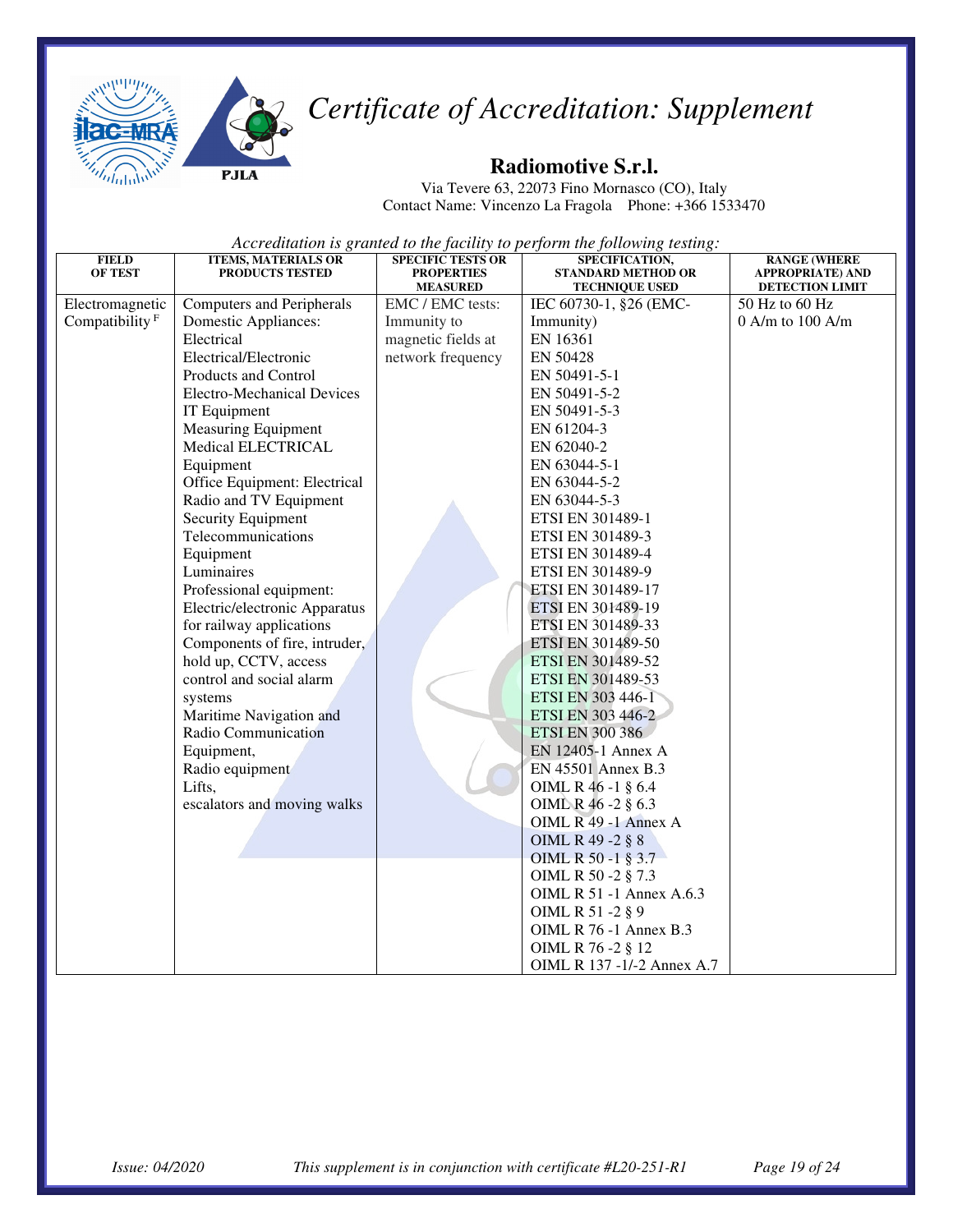



#### **Radiomotive S.r.l.**

Via Tevere 63, 22073 Fino Mornasco (CO), Italy Contact Name: Vincenzo La Fragola Phone: +366 1533470

| <b>FIELD</b><br><b>OF TEST</b> | <b>ITEMS, MATERIALS OR</b><br><b>PRODUCTS TESTED</b> | <b>SPECIFIC TESTS OR</b><br><b>PROPERTIES</b> | SPECIFICATION,<br><b>STANDARD METHOD OR</b> | <b>RANGE (WHERE</b><br><b>APPROPRIATE) AND</b> |
|--------------------------------|------------------------------------------------------|-----------------------------------------------|---------------------------------------------|------------------------------------------------|
|                                |                                                      | <b>MEASURED</b>                               | <b>TECHNIQUE USED</b>                       | <b>DETECTION LIMIT</b>                         |
| Electromagnetic                | <b>Computers and Peripherals</b>                     | EMC tests / EMC                               | EN 61000-4-16                               | 30 V                                           |
| Compatibility <sup>F</sup>     | Domestic Appliances:                                 | tests:                                        | IEC 61000-4-16                              | 0 kHz to 150 kHz                               |
|                                | Electrical                                           | Proof of immunity                             | EN 60335-1, § 19.11.4.9                     |                                                |
|                                | Electrical/Electronic                                | to common mode                                | EN 60945                                    |                                                |
|                                | Products and Control                                 | conducted                                     | IEC 60945                                   |                                                |
|                                | Electro-Mechanical Devices                           | disturbances in the                           | EN 61326-1                                  |                                                |
|                                | IT Equipment                                         | frequency range                               | EN 61326-2-2                                |                                                |
|                                | <b>Measuring Equipment</b>                           |                                               | EN 61326-2-3                                |                                                |
|                                | Medical ELECTRICAL                                   |                                               | EN 61326-2-6                                |                                                |
|                                | Equipment                                            |                                               | EN 60601-1-2                                |                                                |
|                                | Office Equipment: Electrical                         |                                               | IEC 60601-1-2                               |                                                |
|                                | Radio and TV Equipment                               |                                               | EN 50121-3-2                                |                                                |
|                                | Security Equipment                                   |                                               | EN 50121-4                                  |                                                |
|                                | Telecommunications                                   |                                               | EN 60730-1, §26 (EMC-                       |                                                |
|                                | Equipment                                            |                                               | Immunity)                                   |                                                |
|                                | Luminaires                                           |                                               | IEC 60730-1, §26 (EMC-                      |                                                |
|                                | Professional equipment:                              |                                               | Immunity)                                   |                                                |
|                                | Electric/electronic Apparatus                        |                                               |                                             |                                                |
|                                | for railway applications                             |                                               |                                             |                                                |
|                                | Components of fire, intruder,                        |                                               |                                             |                                                |
|                                | hold up, CCTV, access                                |                                               |                                             |                                                |
|                                | control and social alarm                             |                                               |                                             |                                                |
|                                | systems                                              |                                               |                                             |                                                |
|                                | Maritime Navigation and                              |                                               |                                             |                                                |
|                                | Radio Communication                                  |                                               |                                             |                                                |
|                                | Equipment,                                           |                                               |                                             |                                                |
|                                | Radio equipment                                      |                                               |                                             |                                                |
|                                | Lifts,                                               |                                               |                                             |                                                |
|                                | escalators and moving walks                          |                                               |                                             |                                                |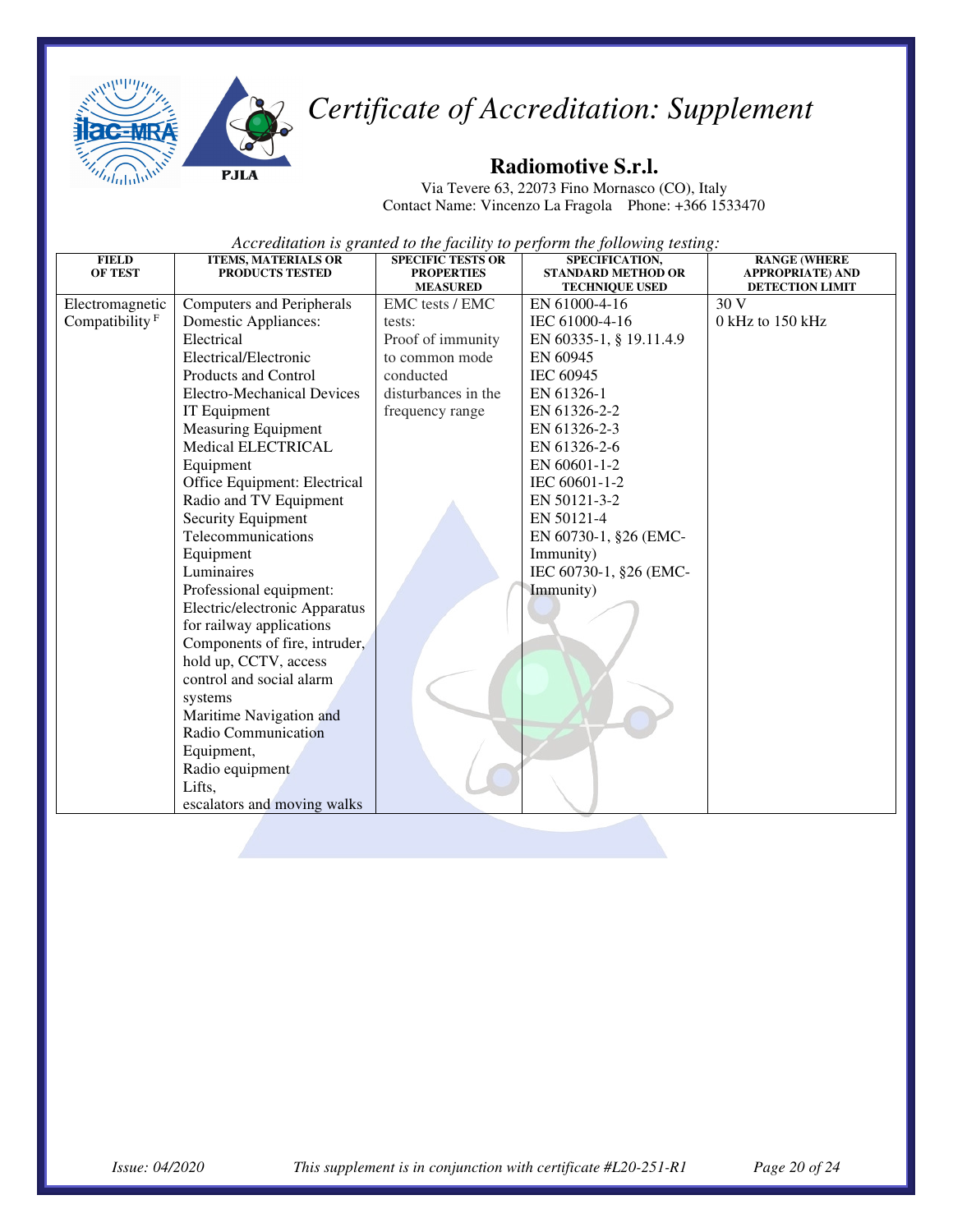

#### **Radiomotive S.r.l.**

Via Tevere 63, 22073 Fino Mornasco (CO), Italy Contact Name: Vincenzo La Fragola Phone: +366 1533470

| <b>FIELD</b><br><b>OF TEST</b>       | <b>ITEMS, MATERIALS OR</b><br>PRODUCTS TESTED                                                                                | <b>SPECIFIC TESTS OR</b><br><b>PROPERTIES</b><br><b>MEASURED</b>                                                                  | SPECIFICATION,<br><b>STANDARD METHOD OR</b><br><b>TECHNIQUE USED</b>      | <b>RANGE (WHERE APPROPRIATE)</b><br><b>AND DETECTION LIMIT</b>                        |
|--------------------------------------|------------------------------------------------------------------------------------------------------------------------------|-----------------------------------------------------------------------------------------------------------------------------------|---------------------------------------------------------------------------|---------------------------------------------------------------------------------------|
| Electromagnetic<br>Compatibility $F$ | Electrical and electronic<br>devices for vehicle<br>application / electrical and<br>electronic applications for<br>vehicular | EMC / EMC tests:<br>Conducted<br>emissions:<br>Voltage<br>measurements Test<br>method                                             | CISPR <sub>25</sub><br>Reg. UNECE R10<br>EN 50498                         | 9 kHz to 200 MHz                                                                      |
|                                      |                                                                                                                              | EMC / EMC tests:<br>Radiated emissions:<br>ALSE (Absorber-<br>lined shielded<br>enclosure) Test<br>method                         | <b>CISPR 25;</b><br>Reg. UNECE R10<br><b>EN 15194 Annex C</b><br>EN 50498 | 150 kHz to 18 GHz                                                                     |
|                                      |                                                                                                                              | EMC / EMC tests:<br>Immunity to RF<br>conducted<br>disturbance:<br>Harness excitation<br>methods                                  | ISO 11452-1<br>ISO 11452-4<br>Reg. UNECE R10<br><b>EN 15194 Annex C</b>   | 0 mA to 300 mA<br>1 MHz to 400 MHz                                                    |
|                                      |                                                                                                                              | EMC / EMC tests:<br>Immunity to<br>Electrical<br>disturbances:<br>Conducted and<br>coupled method                                 | ISO 7637-1<br>ISO 7637-2<br>ISO 7637-3<br>Reg. UNECE R10<br>EN 50498      | Pulse 1<br>Pulse 2a/2b<br>Pulse 3a/3b<br>Pulse 4                                      |
|                                      |                                                                                                                              | EMC / EMC tests:<br>Immunity to RF<br>radiated<br>disturbance:<br>ALSE (Absorber-<br>lined shielded<br>enclosure) Test<br>methods | ISO 11452-1<br>ISO 11452-2<br>Reg. UNECE R10<br><b>EN 15194 Annex C</b>   | 20 MHz to 6 GHz<br><b>Amplitude Modulation/Pulse</b><br>Modulation<br>$D.L. = 30 V/m$ |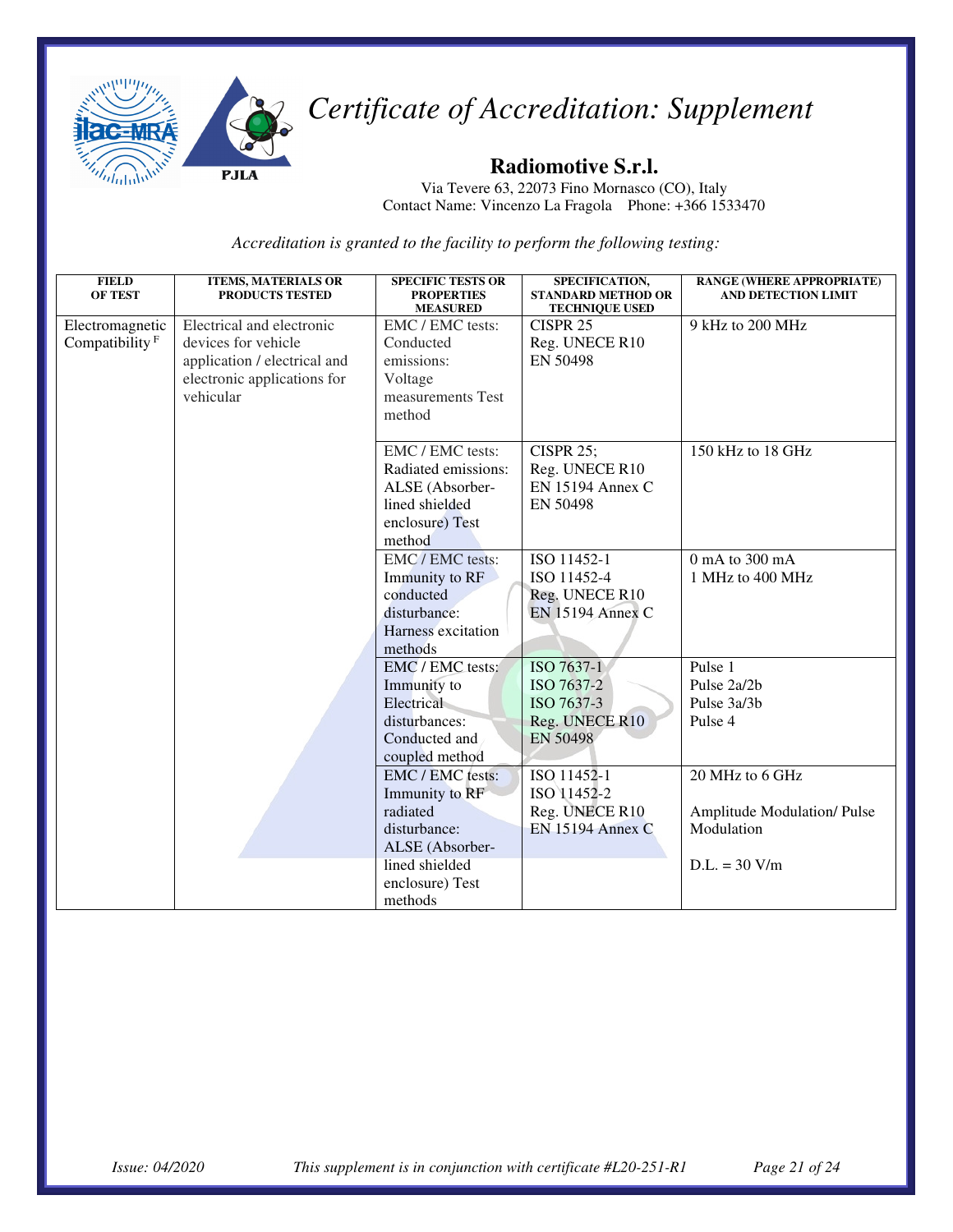

#### **Radiomotive S.r.l.**

Via Tevere 63, 22073 Fino Mornasco (CO), Italy Contact Name: Vincenzo La Fragola Phone: +366 1533470

*Accreditation is granted to the facility to perform the following testing:* 

| <b>FIELD</b>                | <b>ITEMS, MATERIALS OR</b> | <b>SPECIFIC TESTS OR</b>             | SPECIFICATION,                                     | <b>RANGE (WHERE APPROPRIATE)</b> |
|-----------------------------|----------------------------|--------------------------------------|----------------------------------------------------|----------------------------------|
| OF TEST                     | PRODUCTS TESTED            | <b>PROPERTIES</b><br><b>MEASURED</b> | <b>STANDARD METHOD OR</b><br><b>TECHNIQUE USED</b> | <b>AND DETECTION LIMIT</b>       |
| Effective use of            | Radio equipment : Short    | Radio tests :                        | ETSI EN 300 220-2                                  | 9 kHz to 40 GHz                  |
| Radio Spectrum <sup>F</sup> | <b>Range Devices</b>       | Conducted powe:                      | ETSI EN 300 220-3-1                                |                                  |
|                             | Wideband transmission      | Spectrum analyzer                    | ETSI EN 300 220-3-2                                |                                  |
|                             | <b>Systems</b>             | method                               | ETSI EN 300 220-4                                  |                                  |
|                             | Cellular terminals         | Power meter method                   | <b>ETSI EN 300 328</b>                             |                                  |
|                             | (GNSS) receivers           |                                      | <b>ETSI EN 300 330</b>                             |                                  |
|                             | <b>Fixed Radio Systems</b> |                                      | <b>ETSI EN 300 440</b>                             |                                  |
|                             | Wireless power             |                                      | ETSI EN 301 511                                    |                                  |
|                             | transmission systems       |                                      | <b>ETSI EN 301 893</b>                             |                                  |
|                             |                            |                                      | ETSI EN 301 908-1                                  |                                  |
|                             |                            |                                      | ETSI EN 301 908-2                                  |                                  |
|                             |                            |                                      | ETSI EN 301 908-3                                  |                                  |
|                             |                            |                                      | <b>ETSI EN 300 328</b>                             |                                  |
|                             |                            |                                      | <b>ETSI EN 300 330</b>                             |                                  |
|                             |                            |                                      | <b>ETSI EN 300 440</b>                             |                                  |
|                             |                            |                                      | ETSI EN 301 511                                    |                                  |
|                             |                            |                                      | <b>ETSI EN 301 893</b>                             |                                  |
|                             |                            |                                      | ETSI EN 301 908-1                                  |                                  |
|                             |                            |                                      | ETSI EN 301 908-2                                  |                                  |
|                             |                            |                                      | ETSI EN 301 908-3                                  |                                  |
|                             |                            |                                      | ETSI EN 301 908-13                                 |                                  |
|                             |                            |                                      | <b>ETSI EN 303 417</b>                             |                                  |
|                             |                            |                                      | <b>ETSI EN 302 296</b>                             |                                  |
|                             |                            |                                      | <b>ETSI EN 302 297</b>                             |                                  |
|                             |                            |                                      | ETSI EN 302 217-1                                  |                                  |
|                             |                            |                                      | ETSI EN 302 217-2                                  |                                  |
|                             |                            |                                      | EN 62311                                           |                                  |
|                             |                            |                                      | EN 62479                                           |                                  |
|                             |                            |                                      | EN 50385                                           |                                  |
|                             |                            | Radio tests:                         | EN 55016-2-3                                       |                                  |
|                             |                            | Radiated power:                      | <b>CISPR 16-2-3</b>                                |                                  |
|                             |                            | Anechoic chamber +                   | ETSI EN 300 220-2                                  |                                  |
|                             |                            | Spectrum analyzer                    | ETSI EN 300 220-3-1                                |                                  |
|                             |                            | method                               | ETSI EN 300 220-3-2                                |                                  |
|                             |                            |                                      | ETSI EN 300 220-4                                  |                                  |
|                             |                            |                                      | <b>ETSI EN 300 328</b>                             |                                  |
|                             |                            |                                      | ETSI EN 300 330                                    |                                  |
|                             |                            |                                      | <b>ETSI EN 300 440</b>                             |                                  |
|                             |                            |                                      | <b>ETSI EN 301 511</b>                             |                                  |
|                             |                            |                                      | ETSI EN 301 893                                    |                                  |
|                             |                            |                                      | ETSI EN 301 908-1                                  |                                  |
|                             |                            |                                      | ETSI EN 301 908-2                                  |                                  |
|                             |                            |                                      | ETSI EN 301 908-3                                  |                                  |
|                             |                            |                                      | ETSI EN 301 908-13                                 |                                  |
|                             |                            |                                      | <b>ETSI EN 303 417</b>                             |                                  |
|                             |                            |                                      | <b>ETSI EN 302 296</b>                             |                                  |
|                             |                            |                                      | <b>ETSI EN 302 297</b>                             |                                  |

*Issue: 04/2020 This supplement is in conjunction with certificate #L20-251-R1 Page 22 of 24*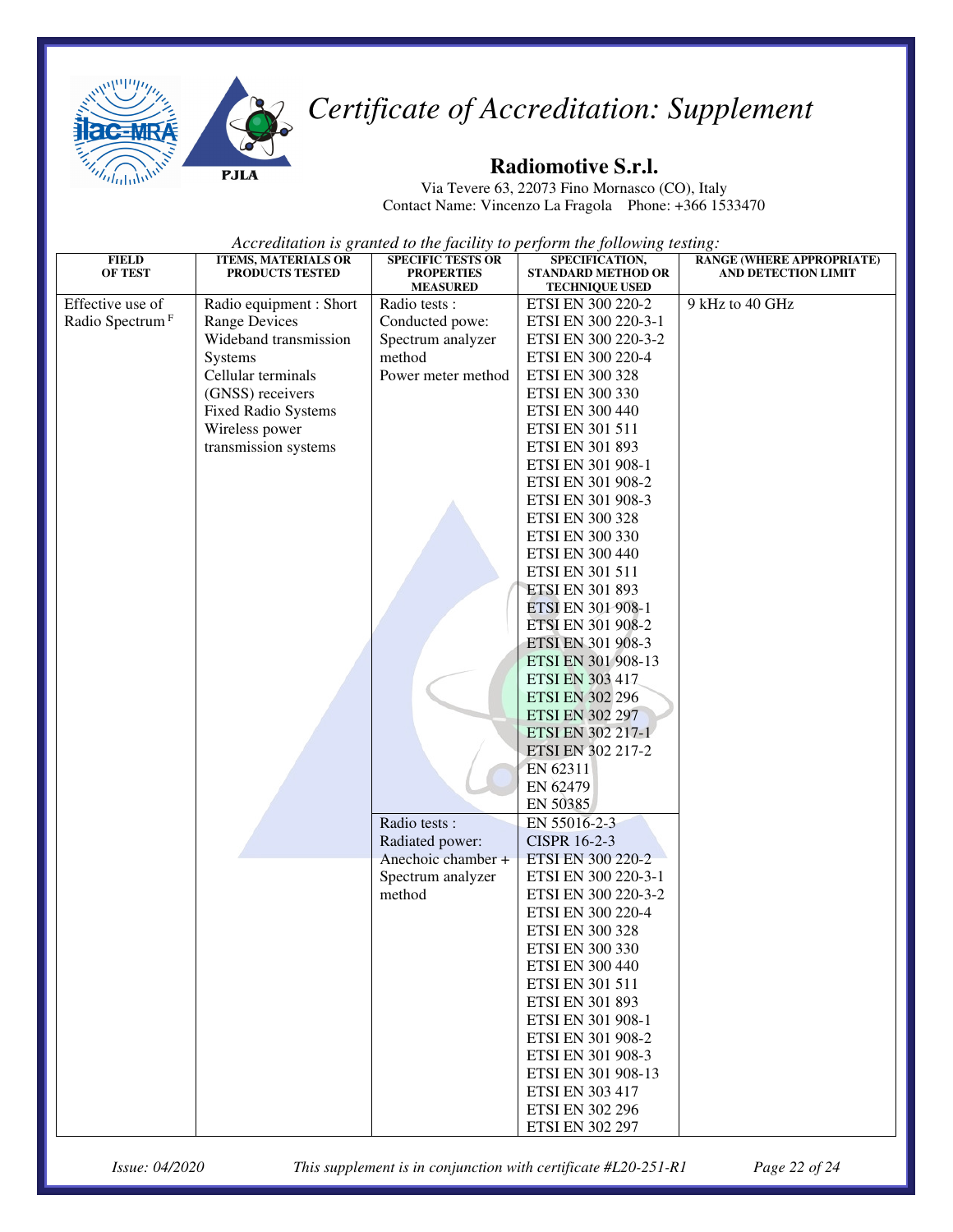

#### **Radiomotive S.r.l.**

Via Tevere 63, 22073 Fino Mornasco (CO), Italy Contact Name: Vincenzo La Fragola Phone: +366 1533470

*Accreditation is granted to the facility to perform the following testing:*

| <b>FIELD</b><br><b>OF TEST</b> | <b>ITEMS, MATERIALS</b><br><b>OR PRODUCTS</b> | <b>SPECIFIC TESTS OR</b><br><b>PROPERTIES</b> | SPECIFICATION,<br><b>STANDARD METHOD OR</b> | <b>RANGE (WHERE APPROPRIATE)</b><br><b>AND DETECTION LIMIT</b> |
|--------------------------------|-----------------------------------------------|-----------------------------------------------|---------------------------------------------|----------------------------------------------------------------|
|                                | <b>TESTED</b>                                 | <b>MEASURED</b>                               | <b>TECHNIQUE USED</b>                       |                                                                |
| Effective use of Radio         | Radio equipment :                             | Radio tests :                                 | ETSI EN 302 217-2                           | 9 kHz to 40 GHz                                                |
| Spectrum <sup>F</sup>          | <b>Short Range</b>                            | Radiated power:                               | EN 62311                                    |                                                                |
|                                | Devices                                       | Anechoic chamber +                            | EN 62479                                    |                                                                |
|                                | Wideband                                      | Spectrum analyzer                             | EN 50385                                    |                                                                |
|                                | transmission                                  | method                                        |                                             |                                                                |
|                                | <b>Systems</b>                                | Radio tests:                                  | ETSI EN 300 220-2                           | 9 kHz to 40 GHz                                                |
|                                | Cellular terminals                            | <b>Frequency Spectrum</b>                     | ETSI EN 300 220-3-1                         |                                                                |
|                                | (GNSS) receivers                              | analyzer method                               | ETSI EN 300 220-3-2                         |                                                                |
|                                | <b>Fixed Radio</b>                            | measurements:                                 | ETSI EN 300 220-4                           |                                                                |
|                                | Systems                                       |                                               | <b>ETSI EN 300 328</b>                      |                                                                |
|                                | Wireless power                                |                                               | <b>ETSI EN 300 330</b>                      |                                                                |
|                                | transmission                                  |                                               | <b>ETSI EN 300 440</b>                      |                                                                |
|                                | systems                                       |                                               | ETSI EN 301 511                             |                                                                |
|                                |                                               |                                               | ETSI EN 301 893                             |                                                                |
|                                |                                               |                                               | ETSI EN 301 908-1                           |                                                                |
|                                |                                               |                                               | ETSI EN 301 908-2                           |                                                                |
|                                |                                               |                                               | ETSI EN 301 908-3                           |                                                                |
|                                |                                               |                                               | <b>ETSI EN 303 413</b>                      |                                                                |
|                                |                                               |                                               | ETSI EN 301 908-13                          |                                                                |
|                                |                                               |                                               | <b>ETSI EN 303 417</b>                      |                                                                |
|                                |                                               |                                               | <b>ETSI EN 302 296</b>                      |                                                                |
|                                |                                               |                                               | <b>ETSI EN 302 297</b>                      |                                                                |
|                                |                                               | Radio tests :                                 | ETSI EN 302 217-2                           |                                                                |
|                                |                                               | Sensitivity                                   | ETSI EN 300 220-2<br>ETSI EN 300 220-3-1    |                                                                |
|                                |                                               | measurements:/                                | ETSI EN 300 220-3-2                         |                                                                |
|                                |                                               | Spectrum analyzer                             | ETSI EN 300 220-4                           |                                                                |
|                                |                                               | method                                        | <b>ETSI EN 300 328</b>                      |                                                                |
|                                |                                               |                                               | <b>ETSI EN 300 330</b>                      |                                                                |
|                                |                                               |                                               | <b>ETSI EN 300 440</b>                      |                                                                |
|                                |                                               |                                               | <b>ETSI EN 301 511</b>                      |                                                                |
|                                |                                               |                                               | <b>ETSI EN 301 893</b>                      |                                                                |
|                                |                                               |                                               | ETSI EN 301 908-1                           |                                                                |
|                                |                                               |                                               | ETSI EN 301 908-2                           |                                                                |
|                                |                                               |                                               | ETSI EN 301 908-3                           |                                                                |
|                                |                                               |                                               | <b>ETSI EN 303 413</b>                      |                                                                |
|                                |                                               |                                               | ETSI EN 301 908-13                          |                                                                |
|                                |                                               |                                               | <b>ETSI EN 303 417</b>                      |                                                                |
|                                |                                               | Radio tests:                                  | ETSI EN 300 220-2                           | $>1 \mu s$                                                     |
|                                |                                               | Time measurements:                            | ETSI EN 300 220-3-1                         |                                                                |
|                                |                                               | Spectrum analyzer                             | ETSI EN 300 220-3-2                         |                                                                |
|                                |                                               | method                                        | ETSI EN 300 220-4                           |                                                                |
|                                |                                               |                                               | <b>ETSI EN 300 328</b>                      |                                                                |
|                                |                                               |                                               | ETSI EN 300 330                             |                                                                |
|                                |                                               |                                               | <b>ETSI EN 300 440</b>                      |                                                                |
|                                |                                               |                                               | ETSI EN 301 511                             |                                                                |
|                                |                                               |                                               | ETSI EN 301 893                             |                                                                |

*Issue: 04/2020 This supplement is in conjunction with certificate #L20-251-R1 Page 23 of 24*